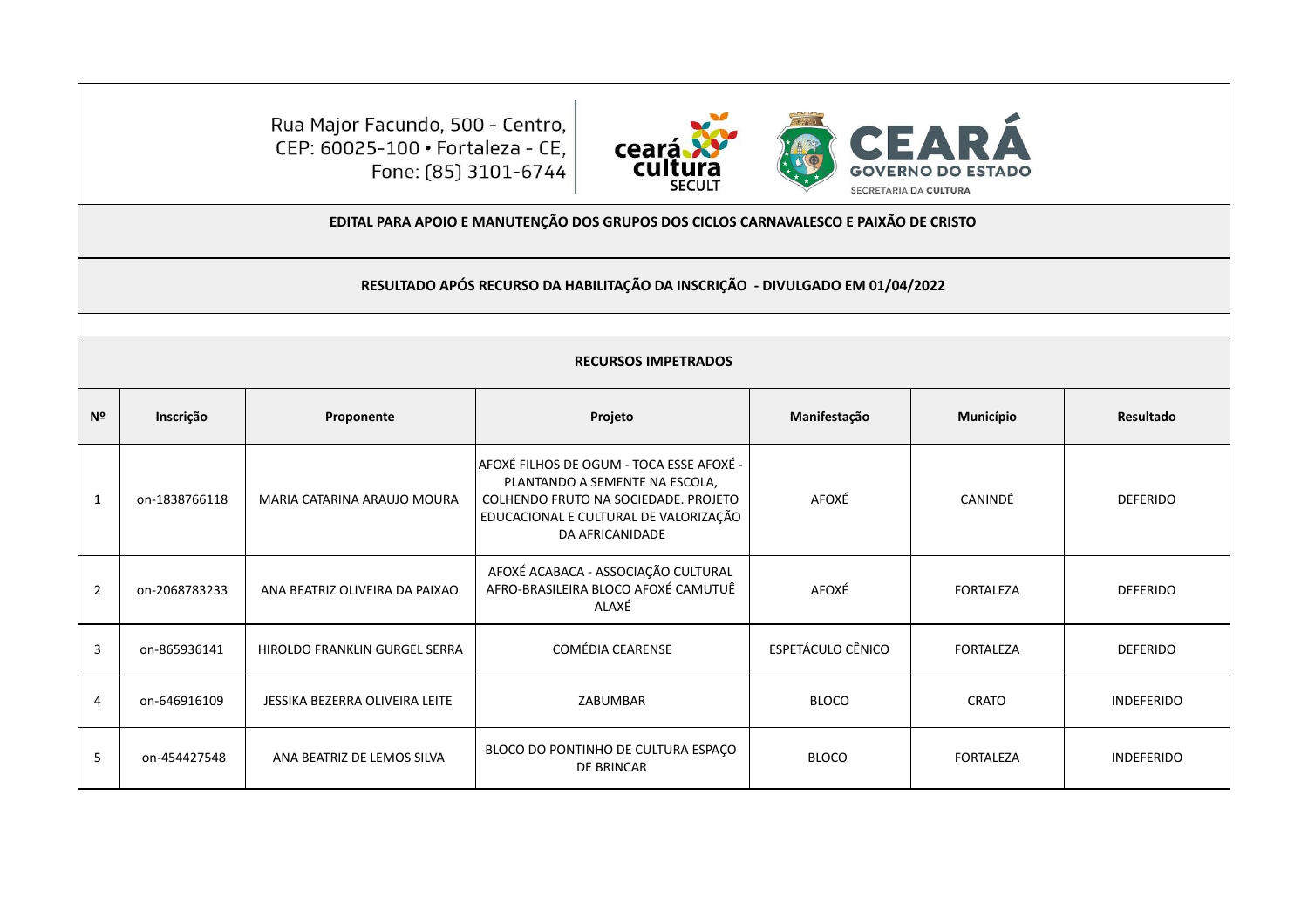| 6              | on-1663372296  | EDILENE FERREIRA LINS                          | <b>GRUPO DE TEATRO MENSAGEIROS DE CRISTO</b>                     | ESPETÁCULO CÊNICO                     | <b>FORTALEZA</b>        | <b>INDEFERIDO</b>                                               |
|----------------|----------------|------------------------------------------------|------------------------------------------------------------------|---------------------------------------|-------------------------|-----------------------------------------------------------------|
| $\overline{7}$ | on-407908105   | FRANCISCA ALANA DE JESUS DA LUZ                | GRUPO DE TEATRO ASAS (ARTES E SONHOS<br>DO ASSENTAMENTO SANTANA) | ESPETÁCULO CÊNICO                     | <b>MONSENHOR TABOSA</b> | <b>INDEFERIDO</b>                                               |
| 8              | On-149173869   | DAVI SABINO DOS SANTOS                         | QUADRILHA JUNINA CANGAÇO NORDESTINO                              | MALHAÇÃO OU QUEIMA<br><b>DE JUDAS</b> | <b>FORTALEZA</b>        | <b>INDEFERIDO</b>                                               |
| 9              | On-1191397194  | KARLA GESCIA TAVEIRA QUEIROZ                   | ESCOLA DE SAMBA ENTRE RIOS                                       | <b>ESCOLA DE SAMBA</b>                | <b>BATURITÉ</b>         | <b>INDEFERIDO</b>                                               |
| 10             | On-262283685   | FRANCISCO ALBERTO RODRIGUES DA<br><b>SILVA</b> | ESCOLA DE SAMBA ENTRE RIOS                                       | ESCOLA DE SAMBA                       | <b>BATURITÉ</b>         | <b>INDEFERIDO</b>                                               |
| 11             | on-496523632   | ANDERSON FEITOSA DA SILVA                      | ESCOLA DE SAMBA CORTE NO SAMBA                                   | <b>ESCOLA DE SAMBA</b>                | <b>FORTALEZA</b>        | <b>INDEFERIDO</b>                                               |
| 12             | on-1302820714  | ANTONIO ALEXANDRE FERENANDES<br>PAIXAO         | CORDÃO CARNAVALESCO DO MAGO VÉI                                  | <b>CORDÕES</b>                        | PACAJÚS                 | <b>INDEFERIDO</b>                                               |
| 13             | On -2075148522 | FRANCISCO HENRIQUE LIMA OLIVEIRA               | ATMO ASSOCIAÇÃO TEATRAL MOSENHOR<br>OLIVEIRA - PAIXÃO DE CRISTO  | ESPETÁCULO CÊNICO                     | QUIXERÉ                 | <b>INDEFERIDO</b>                                               |
| 14             | on-354623736   | IZABEL CRISTINA DE VASCONCELOS<br><b>PINTO</b> | CIA. EPIDEMIA DE BONECOS                                         | ESPETÁCULO CÊNICO                     | <b>FORTALEZA</b>        | <b>INDEFERIDO</b>                                               |
| 15             | on-1450405855  | FRANCISCO CLEILSON RODRIGUES<br><b>ACACIO</b>  | <b>BLOCO TESOURO FOLIA</b>                                       | <b>BLOCO</b>                          | <b>FORTALEZA</b>        | <b>INDEFERIDO</b>                                               |
| 16             | on-1510105201  | PAULO ITALO ALVES CAVALCANTE                   | AMARGA CEIA PORQUE MATARAM JESUS                                 | ESPETÁCULO CÊNICO                     | <b>FORTALEZA</b>        | <b>INSCRIÇÃO COM STATUS</b><br>DE RASCUNHO<br><b>INDEFERIDO</b> |
|                |                |                                                |                                                                  |                                       |                         |                                                                 |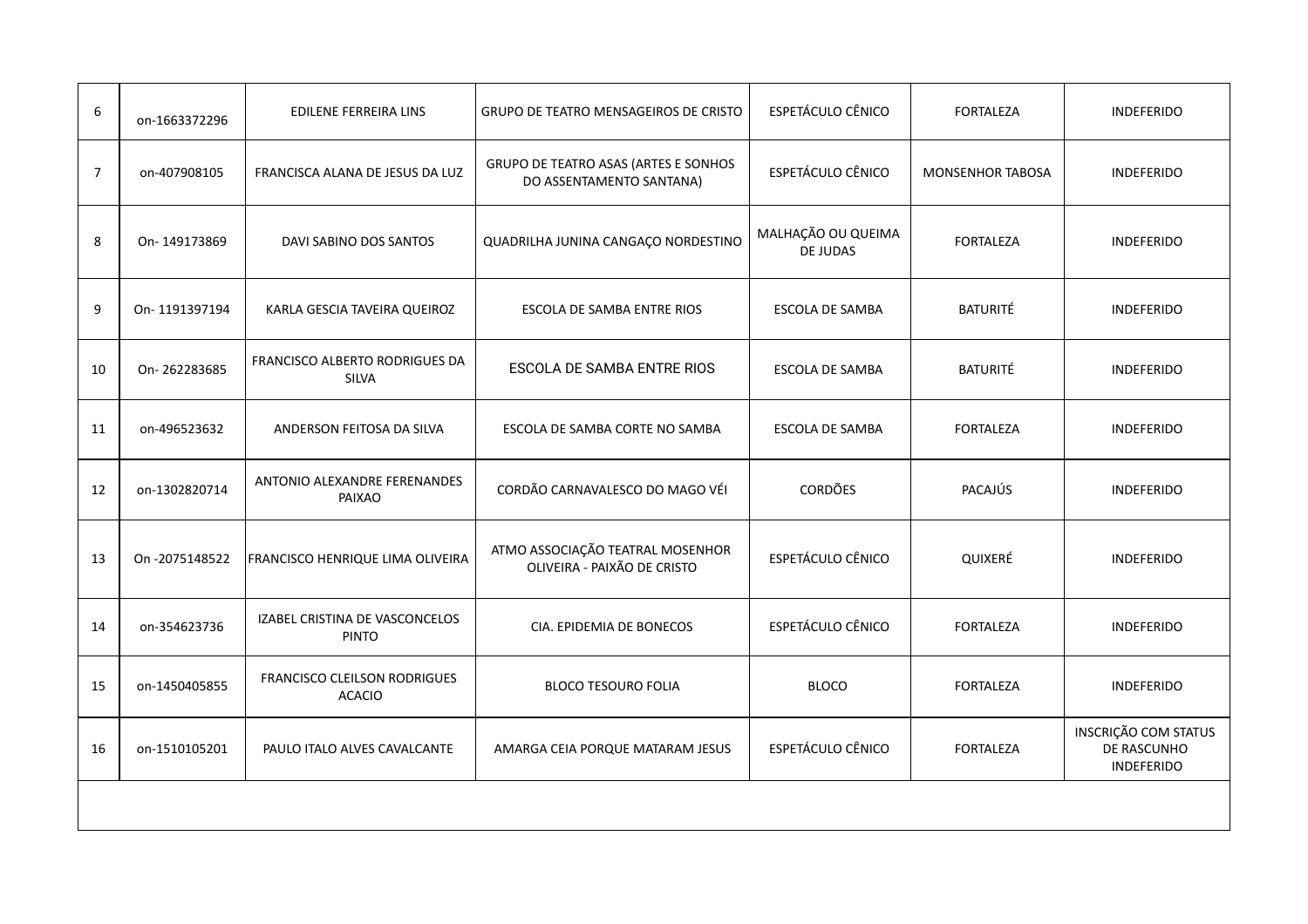|                | <b>LISTA DE HABILITADOS</b> |                                   |                                                                 |                                |                  |                   |  |  |  |
|----------------|-----------------------------|-----------------------------------|-----------------------------------------------------------------|--------------------------------|------------------|-------------------|--|--|--|
| Nº             | Inscrição                   | Proponente                        | Projeto                                                         | Manifestação                   | Município        | <b>Resultado</b>  |  |  |  |
| 1              | on-1265579312               | <b>ADAILDO CAETANO</b>            | GRUPO CULTURAL ÁFRICA NORDESTINA                                | <b>BLOCOS</b>                  | <b>TURURU</b>    | <b>HABILITADO</b> |  |  |  |
| $\overline{2}$ | on-576468059                | ADRIANO BESSA DOS SANTOS          | CIA DE TEATRO JUVENTUDE LIVRE                                   | ESPETÁCULO CÊNICO              | QUIXADÁ          | <b>HABILITADO</b> |  |  |  |
| 3              | on-2097547017               | AÉCIO RODRIGUES DE OLIVEIRA       | <b>MARACATU PROCEM</b>                                          | <b>MARACATUS</b>               | <b>CRATO</b>     | <b>HABILITADO</b> |  |  |  |
| $\overline{4}$ | on-1645220431               | ALCIR CANIGGIA CHAVES PEREIRA     | MINISTÉRIO DE ARTES                                             | ESPETÁCULO CÊNICO              | <b>FORTALEZA</b> | <b>HABILITADO</b> |  |  |  |
| 5              | on-299316914                | ALEX LEANDRO XAVIER MENDES        | BLOCO BALANÇADO DA SANTINHA                                     | <b>BLOCOS</b>                  | <b>RUSSAS</b>    | <b>HABILITADO</b> |  |  |  |
| 6              | on-645472803                | ALINE CABRAL FREIRE DE SOUZA      | GRUPO CULTURAL AFRO BRASILEIRA AFOXÉ<br>YÌAMIN ÒGUNTÈ           | <b>AFOXÉS</b>                  | SOBRAL           | <b>HABILITADO</b> |  |  |  |
| $\overline{7}$ | on-1229212494               | ALISSON DOS SANTOS                | ESCOLA DE SAMBA BARBASAMBA                                      | <b>ESCOLAS DE SAMBA</b>        | <b>BARBALHA</b>  | <b>HABILITADO</b> |  |  |  |
| 8              | on-1411524345               | ALISSON GUSTAVO DA SILVA OLIVEIRA | CARETAS, CULTURA E TRADIÇÃO                                     | <b>CARETAS</b>                 | ICÓ              | <b>HABILITADO</b> |  |  |  |
| 9              | on-1252202663               | ANA PAULA GONZAGA DA SILVA        | PONTO DE CULTURA CHAMA MARÉ -<br>ASSOCIAÇÃO QUILOMBOLA DO CUMBE | MALHAÇÃO OU QUEIMA<br>DE JUDAS | <b>ARACATI</b>   | <b>HABILITADO</b> |  |  |  |
| 10             | on-155141261                | ANA TAYNARA LIMA INÁCIO           | ESCOLA DE SAMBA IMPERADORES DA<br>PARQUELANDIA                  | <b>ESCOLAS DE SAMBA</b>        | <b>FORTALEZA</b> | <b>HABILITADO</b> |  |  |  |
| 11             | on-1683307790               | ANA THAIS MARTINS SILVA PEREIRA   | <b>BLOCO MOLEKE DOIDO</b>                                       | <b>BLOCOS</b>                  | CARIRÉ           | <b>HABILITADO</b> |  |  |  |
| 12             | on-1683570489               | ANGELA VIANA DA COSTA             | MARACATU INFANTIL NAÇÃO CANINDÉ                                 | <b>MARACATUS</b>               | <b>CANINDÉ</b>   | <b>HABILITADO</b> |  |  |  |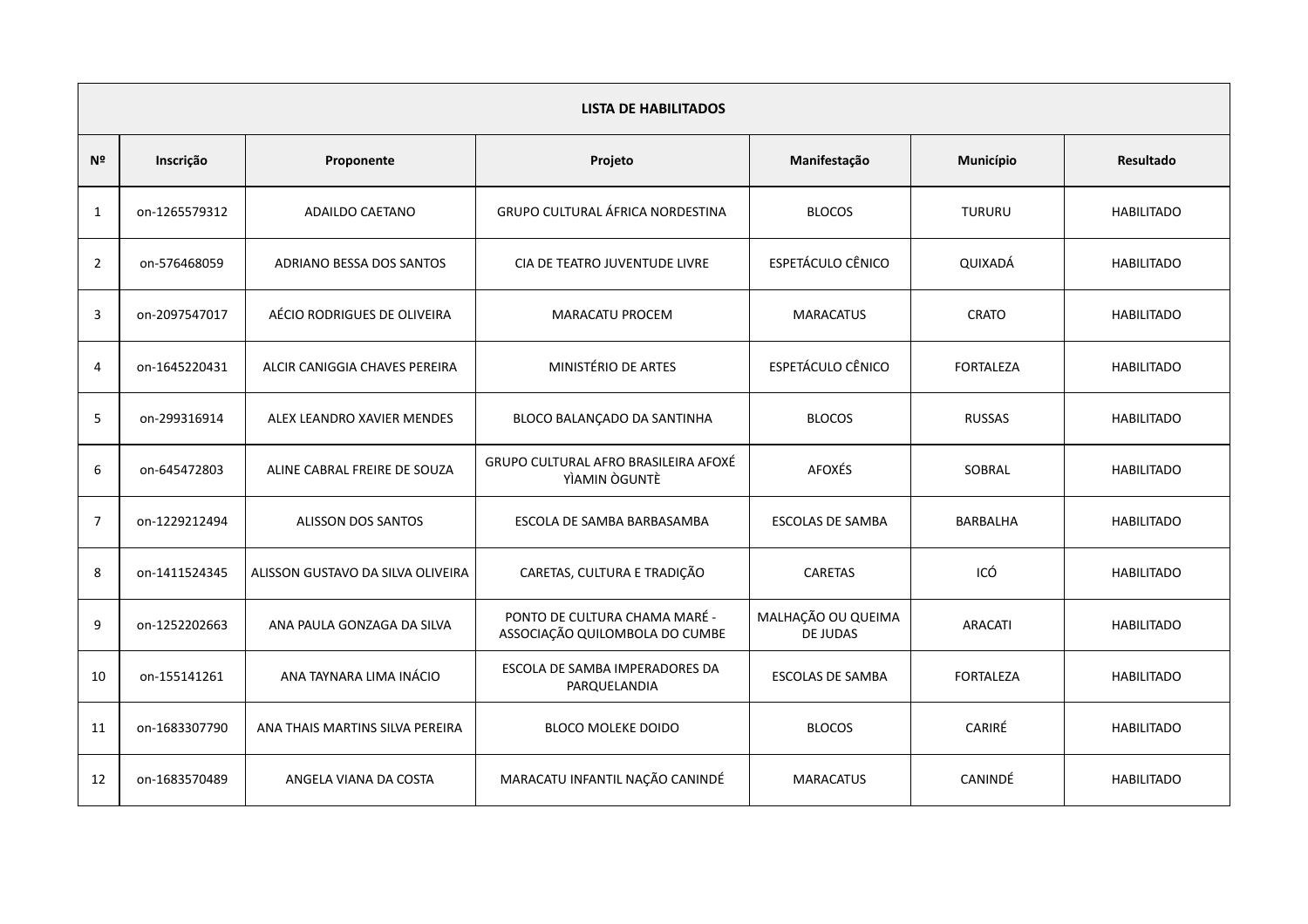| 13 | on-923221591  | ANTONIA AVILEDA DE SOUZA                           | AFOXÉ FILHOS DE OYA                                                         | <b>AFOXÉS</b>        | <b>FORTALEZA</b>   | <b>HABILITADO</b> |
|----|---------------|----------------------------------------------------|-----------------------------------------------------------------------------|----------------------|--------------------|-------------------|
| 14 | on-790384223  | ANTONIA HORTÊNCIA SOUSA QUINTO                     | MARACATU NAÇÃO KIZOMBA                                                      | <b>MARACATUS</b>     | CARIRÉ             | <b>HABILITADO</b> |
| 15 | on-1499797395 | ANTONIA MARIA ADRIÃO DA SILVA                      | CENTRO CULTURAL DE LISIEUX                                                  | ESPETÁCULO CÊNICO    | SANTA QUITÉRIA     | <b>HABILITADO</b> |
| 16 | on-1990331257 | ANTONIO FÁBIO MENDES LESSA                         | INSTITUTO CAI CAI BALÃO                                                     | <b>BLOCOS</b>        | <b>FORTALEZA</b>   | <b>HABILITADO</b> |
| 17 | on-1837719942 | ANTONIO JÚNIOR DE OLIVEIRA DA<br><b>COSTA</b>      | COLETIVO DE ARTES A MAIOR PAIXÃO DO<br><b>MUNDO: CRISTO</b>                 | ESPETÁCULO CÊNICO    | <b>UBAJARA</b>     | <b>HABILITADO</b> |
| 18 | on-1229674806 | <b>ANTONIO WELLINGTON SOUSA</b><br>ALMEIDA         | CIA TEATRAL A PAIXÃO DE<br>CRISTO/COMUNIDADE DE CONTENDAS-<br>ITATIRA-CEARÁ | ESPETÁCULO CÊNICO    | <b>ITATIRA</b>     | <b>HABILITADO</b> |
| 19 | on-867459740  | ARIEL DE SOUZA ELEOTERIO                           | REISADO E CARETAS BOI ESTRELA, MERUOCA-<br>CE                               | <b>CARETAS</b>       | <b>MERUOCA</b>     | <b>HABILITADO</b> |
| 20 | on-691220246  | ARNÓBIO CÂMARA SANTIAGO DA<br>PAIXÃO               | <b>MARACATU SOLAR</b>                                                       | <b>MARACATUS</b>     | <b>FORTALEZA</b>   | <b>HABILITADO</b> |
| 21 | on-2114548600 | <b>AUGUSTO CESAR DOS SANTOS</b>                    | COMPANHIA DE TEATRO DE MERUOCA- CTM                                         | ESPETÁCULO CÊNICO    | <b>MERUOCA</b>     | <b>HABILITADO</b> |
| 22 | on-651965556  | <b>BARBARA RODRIGUES PEREIRA</b><br><b>TEOFILO</b> | COMPANHIA TEATRAL INFANTO                                                   | ESPETÁCULO CÊNICO    | <b>JAGUARETAMA</b> | <b>HABILITADO</b> |
| 23 | on-1374031887 | CAMILA CORREIA DE LIMA                             | GRUPO LUPP (LEGIÃO UNIDA PELA PAZ)                                          | ESPETÁCULO CÊNICO    | <b>CRATO</b>       | <b>HABILITADO</b> |
| 24 | on-1815560914 | CARLOS ALBERTO ALENCAR DA SILVA                    | ASSOCIAÇÃO CULTURAL MARACATU NAÇÃO<br><b>FORTALEZA</b>                      | <b>MARACATUS</b>     | <b>FORTALEZA</b>   | <b>HABILITADO</b> |
| 25 | on-115217229  | CÉSAR CANTIDIO BRASIL DE SOUZA                     | PROCISSÃO DO FOGARÉU<br>(FORTALEZA/CEARÁ)                                   | PROCISSÃO DO FOGARÉU | <b>FORTALEZA</b>   | <b>HABILITADO</b> |
| 26 | on-1026901878 | <b>CICERO ANDERSON ALVES MATIAS</b>                | <b>BLOCO OS GOTEIRAS</b>                                                    | <b>BLOCOS</b>        | <b>BARBALHA</b>    | <b>HABILITADO</b> |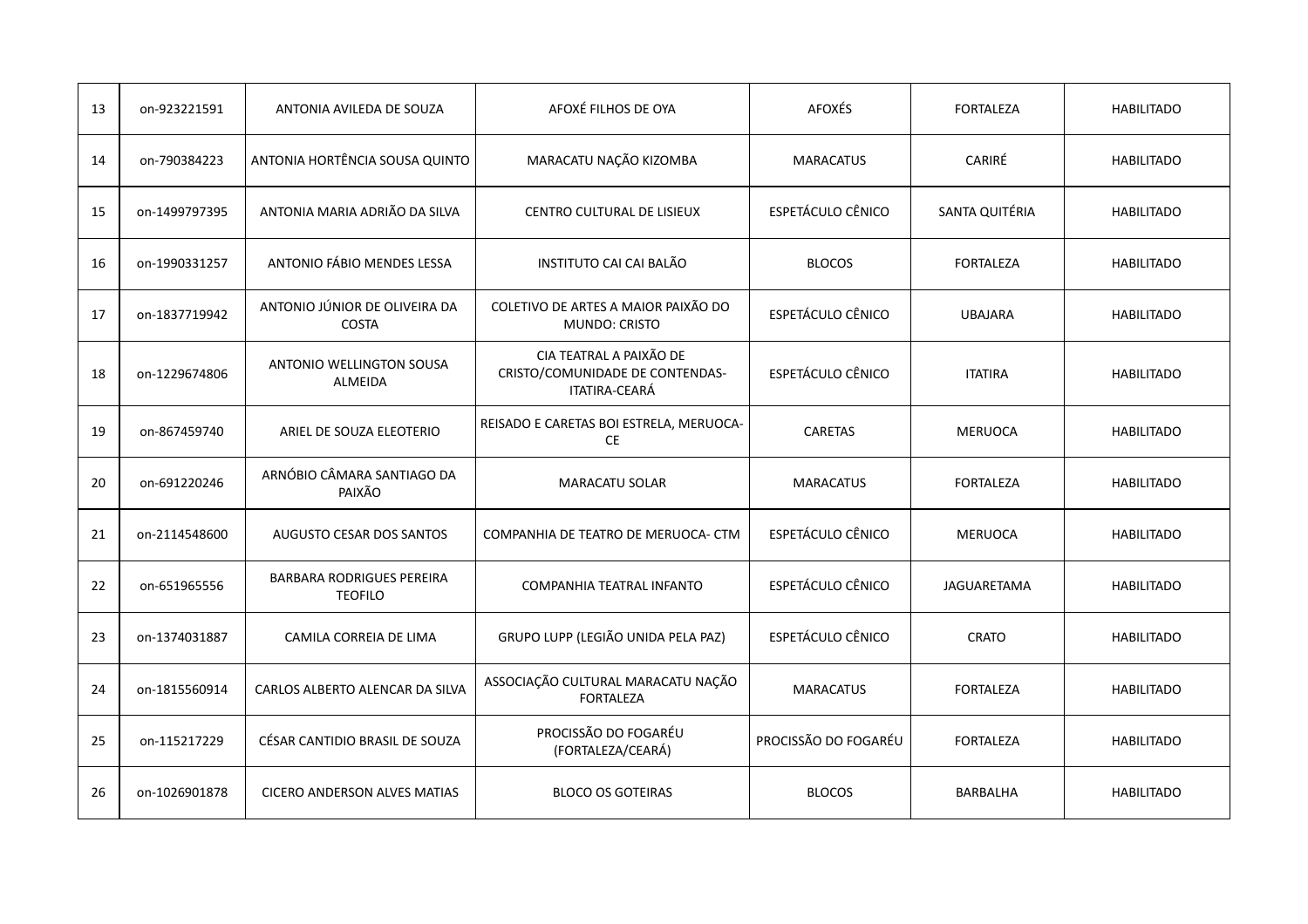| 27 | on-1137912156 | CLEOMAR RIBEIRO DA ROCHA                    | <b>BLOCO KARAMBOLAS DO CUMBE</b>                                                    | <b>BLOCOS</b>                  | <b>ARACATI</b>          | <b>HABILITADO</b> |
|----|---------------|---------------------------------------------|-------------------------------------------------------------------------------------|--------------------------------|-------------------------|-------------------|
| 28 | on-1137984057 | CLODOALDO CORREIA DE ALENCAR                | <b>GRUPO ARTÍSTICO VIVART</b>                                                       | ESPETÁCULO CÊNICO              | <b>FORTALEZA</b>        | <b>HABILITADO</b> |
| 29 | on-1282556329 | <b>CRISTIANO DOS SANTOS</b>                 | MARACATU NAÇÃO CAMPONESA                                                            | <b>MARACATUS</b>               | <b>MONSENHOR TABOSA</b> | <b>HABILITADO</b> |
| 30 | on-1029520211 | DANIEL FERREIRA DE SOUSA                    | BLOCO KUEKÃO DE KOURO                                                               | <b>BLOCOS</b>                  | <b>FORTALEZA</b>        | <b>HABILITADO</b> |
| 31 | on-1592920128 | DANIELE ALVES MARINHO                       | <b>BANDO SOMOS TODAS MARIAS</b>                                                     | MALHAÇÃO OU QUEIMA<br>DE JUDAS | <b>FORTALEZA</b>        | <b>HABILITADO</b> |
| 32 | on-54881101   | DENILSON ALVES VALENTIM                     | MARACATU FILHOS DE ZUMBI, MERUOCA-<br><b>CEARÁ</b>                                  | <b>MARACATUS</b>               | <b>MERUOCA</b>          | <b>HABILITADO</b> |
| 33 | on-1037979788 | DIEGO DE ALMEIDA FERREIRA                   | GRUPO FOLCLÓRICO CHAPÉU DE COURO                                                    | ESPETÁCULO CÊNICO              | MARACANAÚ               | <b>HABILITADO</b> |
| 34 | on-1959339542 | DUCIA NEILA MACIEL DA ROCHA                 | COLETIVO BATUQUÊ DE PRAIA.                                                          | <b>BLOCOS</b>                  | PARACURU                | <b>HABILITADO</b> |
| 35 | on-1297484914 | EDMILSON FERREIRA DE SOUSA                  | <b>GRÊMIO RECREATIVO MOCIDADE</b><br>INDEPENDENTE DO ALTO DA BRASILIA,<br>SOBRAL-CE | <b>ESCOLAS DE SAMBA</b>        | SOBRAL                  | <b>HABILITADO</b> |
| 36 | on-1828535210 | ELMA DE JESUS DA SILVA<br><b>NASCIMENTO</b> | MARACATU OBALOMÍ                                                                    | <b>MARACATUS</b>               | <b>FORTALEZA</b>        | <b>HABILITADO</b> |
| 37 | on-1306799432 | EMANOEL DE SOUSA ARAÚJO                     | <b>GRUPO RAÍZES DE TAMBORIL</b>                                                     | ESPETÁCULO CÊNICO              | <b>TAMBORIL</b>         | <b>HABILITADO</b> |
| 38 | on-1363092256 | <b>ERICO ROCHA FRANCO</b>                   | CIA. DE TEATRO MAGOTE                                                               | ESPETÁCULO CÊNICO              | <b>BATURITÉ</b>         | <b>HABILITADO</b> |
| 39 | on-663435218  | EVANILDE SOUZA BATISTA                      | GRUPO DE REISADO MESTRE ZÉ AGUSTO                                                   | <b>CARETAS</b>                 | INDEPENDÊNCIA           | <b>HABILITADO</b> |
| 40 | on-1241388173 | EVELINE ALEIXO DAVID                        | PAIXÃO DE CRISTO CIDADÃ                                                             | ESPETÁCULO CÊNICO              | <b>FORTALEZA</b>        | <b>HABILITADO</b> |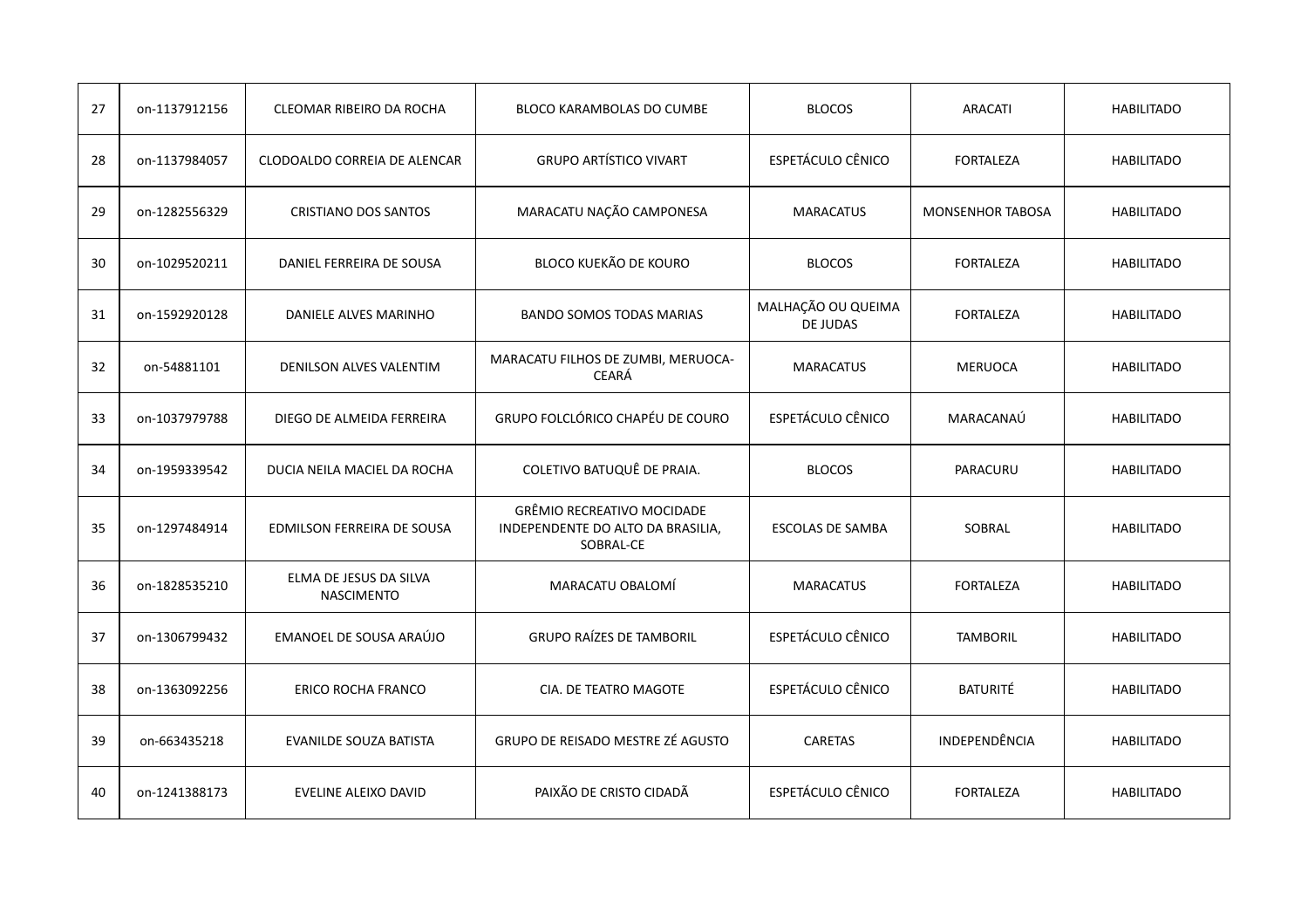| 41 | on-775905313  | <b>EVERTON SILVA DE SOUZA</b>                   | <b>BLOCO PARAGUAI FOLIA</b>                                | <b>BLOCOS</b>                  | <b>FORTALEZA</b>                | <b>HABILITADO</b> |
|----|---------------|-------------------------------------------------|------------------------------------------------------------|--------------------------------|---------------------------------|-------------------|
| 42 | on-256270674  | <b>FABRÍCIO TEIXEIRA RODRIGUES</b>              | <b>GRUPO TEATRO BOM JESUS</b>                              | ESPETÁCULO CÊNICO              | <b>GENERAL SAMPAIO</b>          | <b>HABILITADO</b> |
| 43 | on-1912302957 | FRANCISCA AMANDA PENHA DE<br>ARAUJO             | <b>COLETIVO DE ARTES FREI HUMBERTO</b>                     | ESPETÁCULO CÊNICO              | <b>FORTALEZA</b>                | <b>HABILITADO</b> |
| 44 | on-723912703  | FRANCISCA ANUNCIADA DA ROCHA<br>PEREIRA         | PAIXÃO DE CRISTO CANTO DA JANDAIA -<br><b>JANDAIGUABA</b>  | ESPETÁCULO CÊNICO              | <b>CAUCAIA</b>                  | <b>HABILITADO</b> |
| 45 | on-1427404318 | FRANCISCA FRANCINEUDA DE ARAÚJO                 | PAPANGUS DAS VAZANTES                                      | <b>CARETAS</b>                 | Morada Nova                     | <b>HABILITADO</b> |
| 46 | on-1804818783 | <b>FRANCISCO CAMILO NETO</b>                    | <b>GRUPO DE TEATRO EN-CENA</b>                             | ESPETÁCULO CÊNICO              | SÃO JOÃO DO<br><b>JAGUARIBE</b> | <b>HABILITADO</b> |
| 47 | on-926292681  | <b>FRANCISCO CARLOS LIMA BRITO</b>              | ASSOCIAÇÃO CULTURAL AFRO-BRASILEIRA<br>MARACATU NAÇÃO PICI | <b>MARACATUS</b>               | <b>FORTALEZA</b>                | <b>HABILITADO</b> |
| 48 | on-745219376  | <b>FRANCISCO CARLOS SERAFIM TORRES</b>          | BLOCO IMPÉRIO DA VILA                                      | <b>BLOCOS</b>                  | <b>FORTALEZA</b>                | <b>HABILITADO</b> |
| 49 | on-1104747737 | FRANCISCO DANIEL RODRIGUES<br><b>PINHEIRO</b>   | <b>BLOCO DO CARANGUEJO</b>                                 | <b>BLOCOS</b>                  | Itapipoca                       | <b>HABILITADO</b> |
| 50 | on-1982020442 | FRANCISCO DAS CHAGAS DA COSTA                   | <b>BLOCO MEU BOI</b>                                       | <b>BLOCOS</b>                  | LIMOEIRO DO NORTE               | <b>HABILITADO</b> |
| 51 | on-548624048  | FRANCISCO DE ASSIS DANIEL DE<br><b>MOURA</b>    | MARACATU NAÇÃO PALMARES                                    | <b>MARACATUS</b>               | <b>FORTALEZA</b>                | <b>HABILITADO</b> |
| 52 | on-198340344  | FRANCISCO DE ASSIS IZIDORIO DA<br><b>SILVA</b>  | <b>GRUPO TEATRAL FRENTE JOVEM</b>                          | ESPETÁCULO CÊNICO              | <b>ARACATI</b>                  | <b>HABILITADO</b> |
| 53 | on-217605625  | FRANCISCO DEMONTIÊR DOS SANTOS<br><b>VIEIRA</b> | PENITENTES IRMÃOS DA CRUZ                                  | PROCISSÃO DE<br>PENITENTES     | BARBALHA                        | <b>HABILITADO</b> |
| 54 | on-1326543160 | FRANCISCO EVANDIR DO CARMO                      | GRUPO FOLCLÓRICO REISADO DE CARETAS E<br><b>FOLGANÇAS</b>  | MALHAÇÃO OU QUEIMA<br>DE JUDAS | <b>RUSSAS</b>                   | <b>HABILITADO</b> |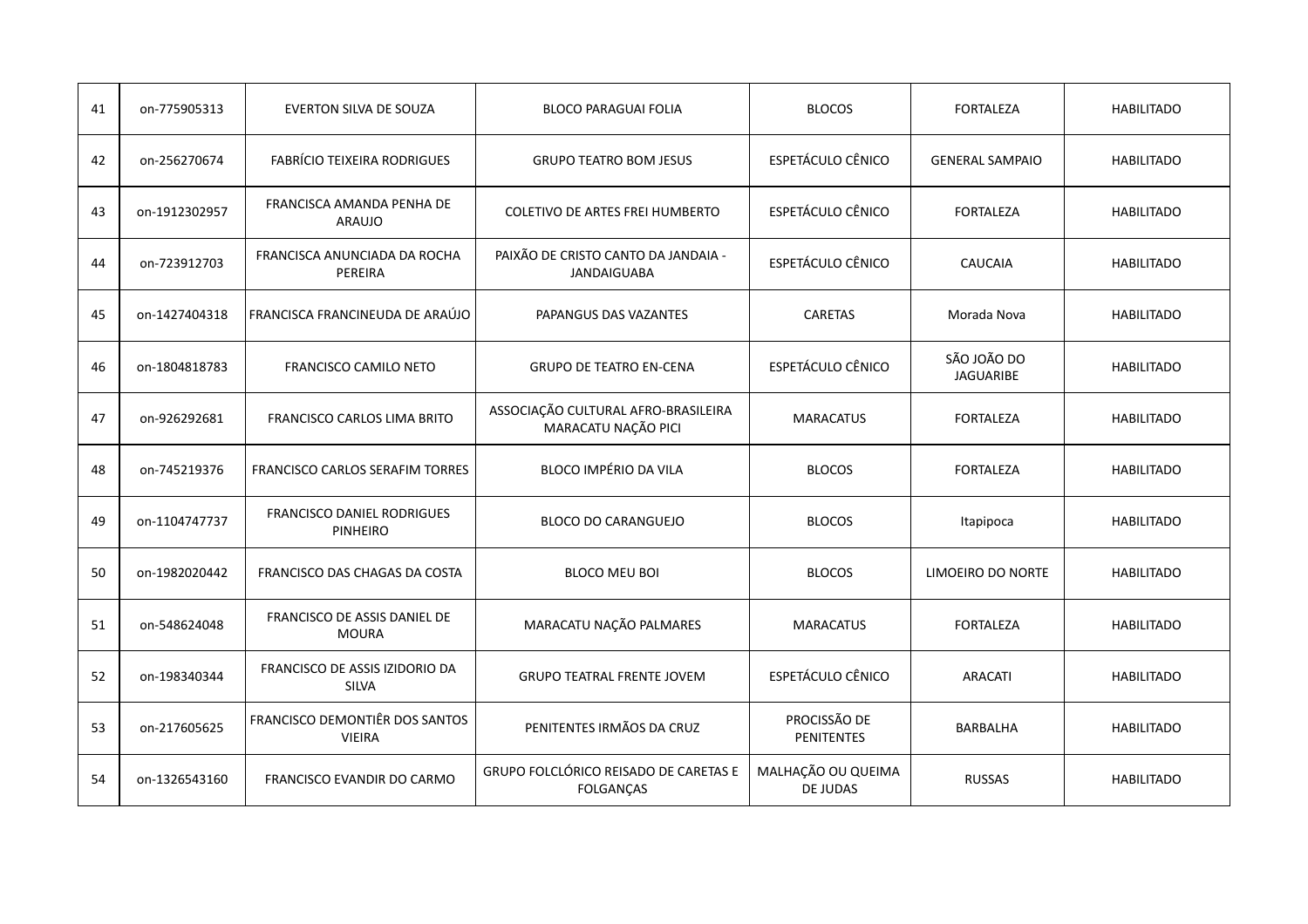| 55 | on-907822359  | FRANCISCO GILBERTO DA SILVA                         | MARACATU CABAÇAL NAÇÃO TUPINAMBÁ                                                                      | <b>MARACATUS</b>                  | <b>BARBALHA</b>   | <b>HABILITADO</b> |
|----|---------------|-----------------------------------------------------|-------------------------------------------------------------------------------------------------------|-----------------------------------|-------------------|-------------------|
| 56 | on-48331725   | FRANCISCO INACIO DE OLIVEIRA                        | <b>BLOCO UNIDOS DA VILA</b>                                                                           | <b>BLOCOS</b>                     | <b>FORTALEZA</b>  | <b>HABILITADO</b> |
| 57 | on-1365383945 | <b>FRANCISCO JANCE DA SILVA</b>                     | ESCOLA DE SAMBA TURMA DA FAVELA                                                                       | <b>ESCOLAS DE SAMBA</b>           | SOBRAL            | <b>HABILITADO</b> |
| 58 | on-1481248794 | FRANCISCO JOSÉ BARBOSA DA SILVA                     | <b>MARACATU REI DE PAUS</b>                                                                           | <b>MARACATUS</b>                  | <b>FORTALEZA</b>  | <b>HABILITADO</b> |
| 59 | on-374473528  | FRANCISCO JOSÉ OLIVEIRA GOMES                       | REISADO BOI MINA FLOR, SOBRAL-CEARÁ                                                                   | <b>CARETAS</b>                    | SOBRAL            | <b>HABILITADO</b> |
| 60 | on-1188191809 | FRANCISCO MARCIANO SOARES<br><b>FERREIRA</b>        | GRUPO CULTURAL MALHAÇÃO DE JUDAS DE<br>CAITITU EM PACOTI - RITO E IDENTIDADE                          | MALHAÇÃO OU QUEIMA<br>DE JUDAS    | <b>PACOTI</b>     | <b>HABILITADO</b> |
| 61 | on-506878778  | FRANCISCO PAULO MATEUS DA SILVA<br><b>FILHO</b>     | <b>BLOCO MATUTO FOLIA</b>                                                                             | <b>BLOCOS</b>                     | <b>FORTALEZA</b>  | <b>HABILITADO</b> |
| 62 | on-485035577  | FRANCISCO REGINALDO PEREIRA DA<br><b>SILVA</b>      | GRUPO FOLCLORICO MARACANÃS                                                                            | MALHAÇÃO OU QUEIMA<br>DE JUDAS    | MARACANAÚ         | <b>HABILITADO</b> |
| 63 | on-1144814236 | <b>FRANCISCO TALVANE PEREIRA</b><br><b>MAURICIO</b> | FESTA POPULAR DA MALHAÇÃO DE JUDAS DO<br><b>GRANDE BOM JARDIM "JUNTOS SOMOS MAS</b><br><b>FORTES"</b> | MALHAÇÃO OU QUEIMA<br>DE JUDAS    | <b>FORTALEZA</b>  | <b>HABILITADO</b> |
| 64 | on-2079349820 | <b>FRANCISCO THIAGO DA SILVA</b>                    | PAIXÃO DE CRISTO DE HORIZONTE                                                                         | ESPETÁCULO CÊNICO                 | <b>HORIZONTE</b>  | <b>HABILITADO</b> |
| 65 | on-2019037458 | FRANCISCO ZENO GALDINO FALCÃO                       | GRUPO DE PENITENTES SINAL DA CRUZ                                                                     | PROCISSÃO DE<br><b>PENITENTES</b> | <b>CEDRO</b>      | <b>HABILITADO</b> |
| 66 | on-332938653  | FRANCYCARMEM ALBUQUERQUE DO<br><b>NASCIMENTO</b>    | <b>BLOCO DOIDO É TU</b>                                                                               | <b>BLOCOS</b>                     | <b>FORTALEZA</b>  | <b>HABILITADO</b> |
| 67 | on-1546783912 | GEFESON EMANUEL SOUSA DA SILVA                      | REISADO DA FAMÍLIA RAMOS - TESOURO<br>VIVO DO ESTADO DO CEARÁ                                         | <b>CARETAS</b>                    | <b>CANINDÉ</b>    | <b>HABILITADO</b> |
| 68 | on-975188016  | <b>GEISIANE ALVES DE ANDRADE</b>                    | <b>GRUPO DE TEATRO ASSUM PRETO</b>                                                                    | ESPETÁCULO CÊNICO                 | <b>PENTECOSTE</b> | <b>HABILITADO</b> |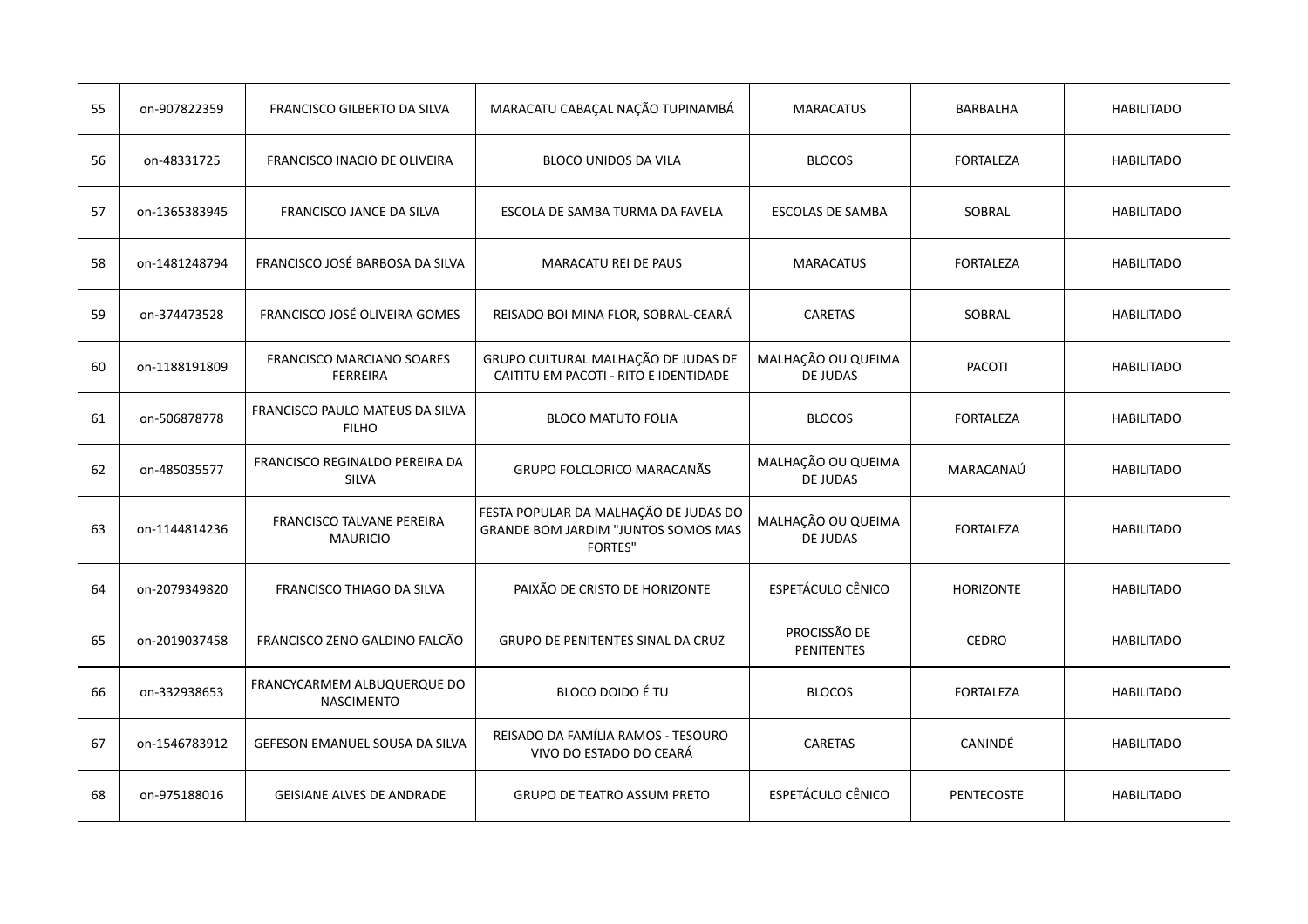| 69 | on-97732113   | GEORGE LOUIS PAIVA DE SÓSA                   | PONTO DE CULTURA LGBTQIA+ ARTE DE<br>AMAR                    | MALHAÇÃO OU QUEIMA<br>DE JUDAS | <b>FORTALEZA</b>         | <b>HABILITADO</b> |
|----|---------------|----------------------------------------------|--------------------------------------------------------------|--------------------------------|--------------------------|-------------------|
| 70 | on-652245810  | GERALDO FRANCISCO ARAÚJO                     | G.R.E.S. ACADÊMICOS DO SIRI-ARÁ                              | <b>ESCOLAS DE SAMBA</b>        | <b>JUAZEIRO DO NORTE</b> | <b>HABILITADO</b> |
| 71 | on-1044605184 | <b>GERLANO DO NASCIMENTO BARROS</b>          | BLOCO CARNAVALESCO GAROTOS DO<br><b>BENFICA</b>              | <b>BLOCOS</b>                  | <b>FORTALEZA</b>         | <b>HABILITADO</b> |
| 72 | on-1732646456 | <b>GERMANA CAVALCANTE TAVARES</b>            | <b>GRUPO GARAJAL</b>                                         | MALHAÇÃO OU QUEIMA<br>DE JUDAS | MARACANAÚ                | <b>HABILITADO</b> |
| 73 | on-1856326676 | <b>GERMANO BRITO DE SOUSA</b>                | <b>BLOCO TURMA DA BIRITA</b>                                 | <b>BLOCOS</b>                  | <b>PACOTI</b>            | <b>HABILITADO</b> |
| 74 | on-179448005  | <b>GERUSA GRECIA PEREIRA GONÇALVES</b>       | ESCOLA DE SAMBA UNIDOS DO<br>ACARACUZINHO                    | ESCOLAS DE SAMBA               | MARACANAÚ                | <b>HABILITADO</b> |
| 75 | on-1124355525 | <b>GUILHERME SOARES SILVA</b>                | MARACATU NAÇÃO JAGUARIBE                                     | <b>MARACATUS</b>               | LIMOEIRO DO NORTE        | <b>HABILITADO</b> |
| 76 | on-2064872978 | HALANA ELEN VIEIRA BARBOZA<br>CAVALCANTE     | MALHAÇÃO DE JUDAS NO BAIRRO MONTESE-<br>RUA DULCINÉIA GONDIM | MALHAÇÃO OU QUEIMA<br>DE JUDAS | <b>FORTALEZA</b>         | <b>HABILITADO</b> |
| 77 | on-1174757194 | HERMES NOGUEIRA EVANGELISTA<br><b>JUNIOR</b> | <b>BLOCO KEBRA MOLA</b>                                      | <b>BLOCOS</b>                  | <b>FORTALEZA</b>         | <b>HABILITADO</b> |
| 78 | on-233797064  | ÍTALO REGIS SIMÕES LIRA                      | ESCOLA DE SAMBA BARÃO FOLIA                                  | <b>ESCOLAS DE SAMBA</b>        | <b>FORTALEZA</b>         | <b>HABILITADO</b> |
| 79 | on-1932400214 | IVALO AUGUSTO DE LIMA BARBOSA                | MALHAÇÃO DE JUDAS: ARTE E CULTURA                            | MALHAÇÃO OU QUEIMA<br>DE JUDAS | <b>FORTALEZA</b>         | <b>HABILITADO</b> |
| 80 | on-1854481504 | IVALDO ANANIAS MACHADO DA<br>PAIXÃO          | ASSOCIAÇÃO CULTURAL ESCOLA DE SAMBA<br><b>IMPÉRIO IDEAL</b>  | <b>ESCOLAS DE SAMBA</b>        | <b>FORTALEZA</b>         | <b>HABILITADO</b> |
| 81 | on-1681156740 | JAILTON DA SILVA COSTA                       | FESTIVAL DOS PAPANGUS E QUEIMA DO<br>JUDAS DE MANGABEIRA     | MALHAÇÃO OU QUEIMA<br>DE JUDAS | CASCAVEL                 | <b>HABILITADO</b> |
| 82 | on-1911302869 | JANDER RODRIGUES QUEIROZ                     | G.R.E.S. PRINCESA DO SAMBA                                   | <b>ESCOLAS DE SAMBA</b>        | SOBRAL                   | <b>HABILITADO</b> |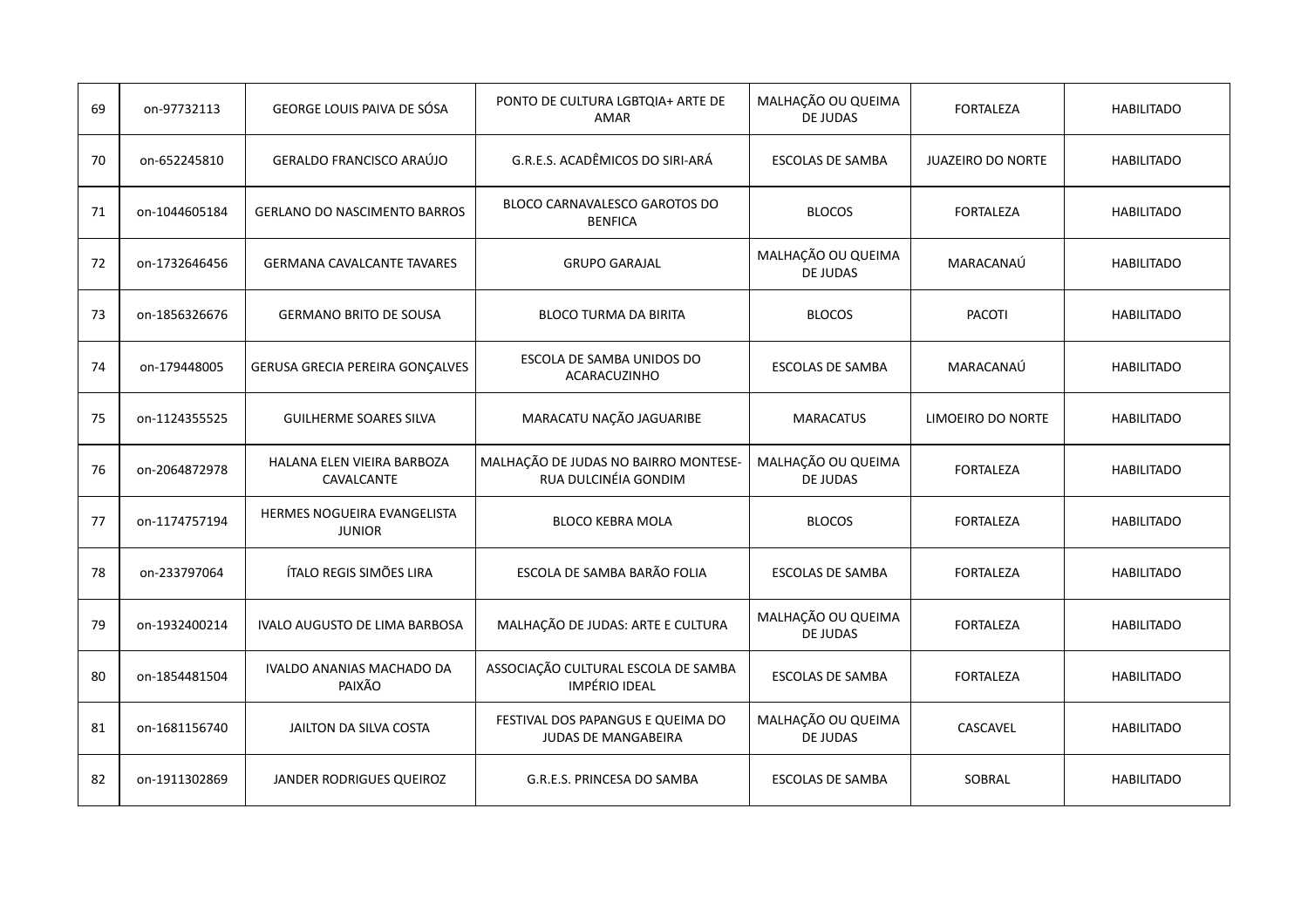| 83 | on-1174280467 | JARDELLE FERREIRA DA SILVA                 | BLOCO UNIDXS DA LONA PRETA                      | <b>BLOCOS</b>                  | Madalena          | <b>HABILITADO</b> |
|----|---------------|--------------------------------------------|-------------------------------------------------|--------------------------------|-------------------|-------------------|
| 84 | on-1742166950 | JOABY LIMA DUARTE                          | <b>GRUPO ARTES SACRAS DE CAPISTRANO</b>         | ESPETÁCULO CÊNICO              | <b>CAPISTRANO</b> | <b>HABILITADO</b> |
| 85 | on-1624530789 | JOÃO HUGO COSTA ALBUQUERQUE                | AFOXÉ OXUM ODOLÁ                                | <b>AFOXÉS</b>                  | <b>FORTALEZA</b>  | <b>HABILITADO</b> |
| 86 | on-155728489  | JOÃO LUCAS GOMES DE ARAÚJO                 | MARACATU NAÇÃO TAMBORIL                         | <b>MARACATUS</b>               | <b>TAMBORIL</b>   | <b>HABILITADO</b> |
| 87 | on-48388365   | JOAO PAULO DA SILVA MEDEIROS               | PAIXÃO DE CRISTO DE REDENÇÃO                    | <b>ESPETÁCULO CÊNICO</b>       | REDENÇÃO          | <b>HABILITADO</b> |
| 88 | on-208042955  | JOÃO PAULO PEREIRA DA CRUZ                 | OS CARETAS DO JATOBÁ                            | MALHAÇÃO OU QUEIMA<br>DE JUDAS | <b>FORTALEZA</b>  | <b>HABILITADO</b> |
| 89 | on-83573852   | <b>JOCASTA MARCELINO</b>                   | MARACATU AXÉ DE OXOSSI                          | <b>MARACATUS</b>               | <b>FORTALEZA</b>  | <b>HABILITADO</b> |
| 90 | on-1564228007 | JOHN WESLEY DE OLIVEIRA<br><b>MONTEIRO</b> | CIA. DE TEATRO DEGRAUS-DESDE 1982               | ESPETÁCULO CÊNICO              | <b>BATURITÉ</b>   | <b>HABILITADO</b> |
| 91 | on-1957655523 | JORDANA GOMES DOS SANTOS                   | CONEXÃO JOVEM                                   | ESPETÁCULO CÊNICO              | <b>FORTALEZA</b>  | <b>HABILITADO</b> |
| 92 | on-1946686014 | JOSÉ ADRIANO PEREIRA DA SILVA              | BANDA CABAÇAL DOS IRMÃOS ANICETO                | MALHAÇÃO OU QUEIMA<br>DE JUDAS | <b>CRATO</b>      | <b>HABILITADO</b> |
| 93 | on-1663962015 | JOSE ALEXANDRE DA SILVA LIMA               | BLOCO DO ZÉ ALMIR                               | <b>BLOCOS</b>                  | <b>FORTALEZA</b>  | <b>HABILITADO</b> |
| 94 | on-1975998311 | JOSE DE SOUSA DO NASCIMENTO<br><b>NETO</b> | GRUPO REINTEGRANTES DA PAIXÃO                   | ESPETÁCULO CÊNICO              | SOBRAL            | <b>HABILITADO</b> |
| 95 | on-404231038  | JOSÉ FERNANDES DA SILVA                    | CARETAS DO MESTRE ZÉ AUGUSTO                    | <b>CARETAS</b>                 | <b>UMARI</b>      | <b>HABILITADO</b> |
| 96 | on-2059930636 | JOSÉ GILSIMAR DE OLIVEIRA<br>GONÇALVE      | GRUPO DE TEATRO INSTRUMENTO DO<br><b>SENHOR</b> | ESPETÁCULO CÊNICO              | <b>BARBALHA</b>   | <b>HABILITADO</b> |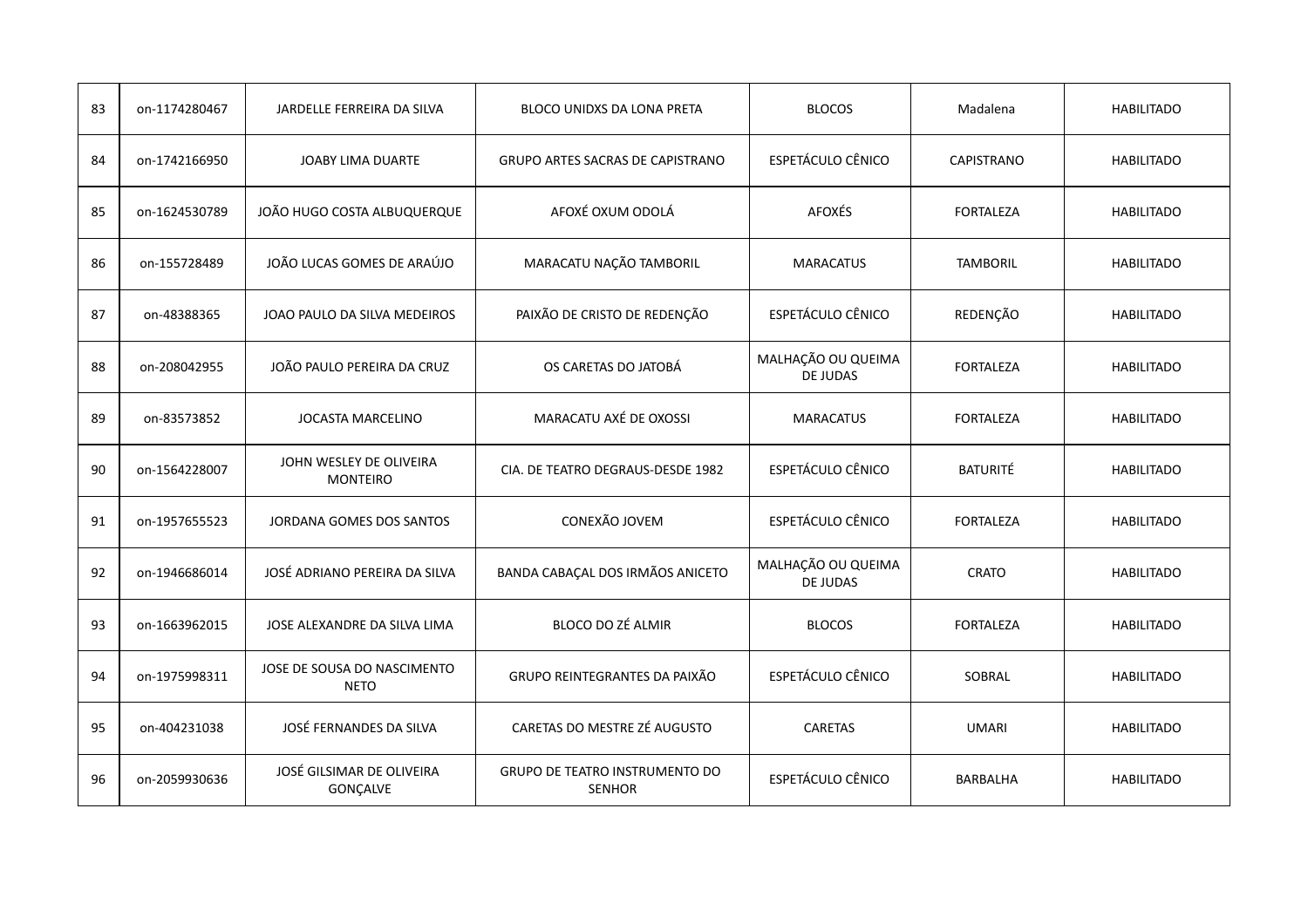| 97  | on-876808108  | JOSÉ LUCAS DE ARAÚJO                       | AFOXÉ BATUQUE AO CAÇADOR                                                                                          | <b>AFOXÉS</b>                         | <b>JUAZEIRO DO NORTE</b> | <b>HABILITADO</b> |
|-----|---------------|--------------------------------------------|-------------------------------------------------------------------------------------------------------------------|---------------------------------------|--------------------------|-------------------|
| 98  | on-1224749661 | JOSÉ REGYS GOMES DO NASCIMENTO             | ESPAÇO CULTURAL CRIANÇA FELIZ                                                                                     | MALHAÇÃO OU QUEIMA<br><b>DE JUDAS</b> | MARANGUAPE               | <b>HABILITADO</b> |
| 99  | on-356012901  | JOSÉ SOARES DE ALMEIDA JÚNIOR              | <b>CIA TEATRAL ACONTECE</b>                                                                                       | ESPETÁCULO CÊNICO                     | <b>FORTALEZA</b>         | <b>HABILITADO</b> |
| 100 | on-2146981834 | JOSÉ UEDSON DE SOUZA LUZ                   | MARACATU NAÇÃO ZUMBI DO CARIRI                                                                                    | <b>MARACATUS</b>                      | <b>JUAZEIRO DO NORTE</b> | <b>HABILITADO</b> |
| 101 | on-594816222  | KAUÃ FERREIRA OLIVEIRA                     | <b>CARCARÁ</b>                                                                                                    | ESPETÁCULO CÊNICO                     | <b>MADALENA</b>          | <b>HABILITADO</b> |
| 102 | on-1609833713 | LEANDRO ARAUJO DA SILVA JUNIOR             | BLOCO CARNAVALESCO MULEKADA<br>PROTAGONISTAS DAS PERIFERIAS "ACORDA<br>CRIANÇADA TÁ NA HORA DA GENTE<br>BRINCAR". | <b>BLOCOS</b>                         | <b>FORTALEZA</b>         | <b>HABILITADO</b> |
| 103 | on-281493307  | LEONARDO CESAR FREITAS DE LIMA             | <b>BLOCO RABADA DO SIMBAR</b>                                                                                     | <b>BLOCOS</b>                         | <b>BARBALHA</b>          | <b>HABILITADO</b> |
| 104 | on-797717458  | LUCIELEM MENDES LIRA                       | DA TRADIÇÃO A FÉ NA MALHAÇÃO DE JUDAS                                                                             | MALHAÇÃO OU QUEIMA<br>DE JUDAS        | JUAZEIRO DO NORTE        | <b>HABILITADO</b> |
| 105 | on-512186717  | <b>MARCIO GLEICE MATEUS ALVES</b>          | PAIXÃO DE CRISTO DE ANIL, MERUOCA-<br><b>CEARÁ</b>                                                                | ESPETÁCULO CÊNICO                     | <b>MERUOCA</b>           | <b>HABILITADO</b> |
| 106 | on-830679033  | MARCOS JUNGLAS MIRANDA TEÓFILO<br>SOBRINHO | "CULTURARTE - ESCOLA DE ARTES PARA<br>TODOS"                                                                      | ESPETÁCULO CÊNICO                     | JAGUARETAMA              | <b>HABILITADO</b> |
| 107 | on-615723641  | <b>MARCOS WASHINGTON RABELO</b>            | <b>GRUPO POPULART</b>                                                                                             | ESPETÁCULO CÊNICO                     | <b>FORTALEZA</b>         | <b>HABILITADO</b> |
| 108 | on-17253366   | MARIA ALDENI RIBEIRO FRANCA                | ASSOCIAÇÃO COMUNITARIA E CULTURAL<br><b>BAGACEIRA</b>                                                             | <b>ESCOLAS DE SAMBA</b>               | CASCAVEL                 | <b>HABILITADO</b> |
| 109 | on-698577959  | MARIA ALICE TAVARES VIEIRA                 | MALHAÇÃO DE JUDAS É CULTURA NA LAGOA<br>REDONDA                                                                   | MALHAÇÃO OU QUEIMA<br>DE JUDAS        | <b>FORTALEZA</b>         | <b>HABILITADO</b> |
| 110 | on-417430784  | MARIA BRENA SILVA DO NASCIMENTO            | MARACATU NAÇÃO PINDOBA                                                                                            | <b>MARACATUS</b>                      | PINDORETAMA              | <b>HABILITADO</b> |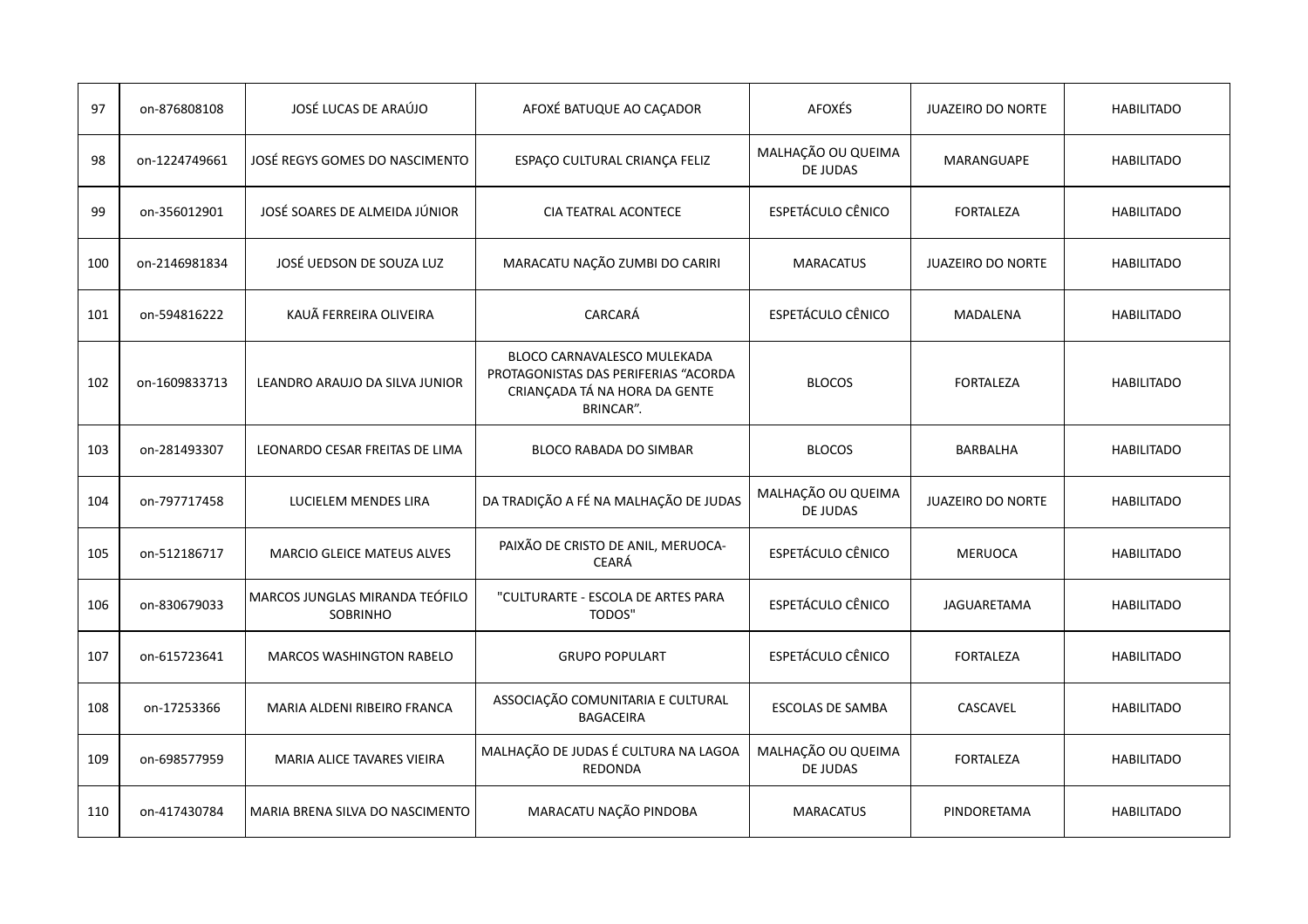| 111 | on-1846827080 | MARIA DA CONCEIÇÃO MAUIRIZ<br><b>NUNES DE LIMA</b> | OS CARETAS PÉ DE SERRA                                       | <b>CARETAS</b>                           | <b>BARBALHA</b>          | <b>HABILITADO</b> |
|-----|---------------|----------------------------------------------------|--------------------------------------------------------------|------------------------------------------|--------------------------|-------------------|
| 112 | on-287470509  | MARIA DA CONCEIÇÃO SOUSA<br><b>PINHEIRO</b>        | ESCOLA DE SAMBA UNIDOS DO ROÇADO DE<br><b>DENTRO - ESURD</b> | ESCOLAS DE SAMBA                         | VÁRZEA ALEGRE            | <b>HABILITADO</b> |
| 113 | on-1368598837 | MARIA DAS DORES LIMA COSTA                         | AFOXÉ FILHOS DE MÃE TÊTA                                     | <b>AFOXÉS</b>                            | <b>JUAZEIRO DO NORTE</b> | <b>HABILITADO</b> |
| 114 | on-860574245  | MARIA DE LOURDES FERREIRA DE<br><b>FREITAS</b>     | <b>GRUPO CULTURAL SANTA CECILIA DE</b><br>CANINDÉ            | ESPETÁCULO CÊNICO                        | CANINDÉ                  | <b>HABILITADO</b> |
| 115 | on-447950532  | MARIA DE NAZARÉ ABREU DOS<br><b>SANTOS</b>         | MARACATU ESTRELA DE OURO                                     | <b>MARACATUS</b>                         | <b>CANINDÉ</b>           | <b>HABILITADO</b> |
| 116 | on-248324052  | MARIA DO SOCORRO ALENCAR<br><b>MARTINS</b>         | A VIA DOLOROSA DE ARTE E CULTURA                             | ESPETÁCULO CÊNICO DA<br>PAIXÃO DE CRISTO | ICÓ                      | <b>HABILITADO</b> |
| 117 | on-1174670869 | MARIA EDUARDA DA SILVA<br><b>RODRIGUES</b>         | MARACATU NAÇÃO IPUÇABA                                       | <b>MARACATUS</b>                         | IPU                      | <b>HABILITADO</b> |
| 118 | on-1732922191 | <b>MARIA ERIDAN GOMES DE OLIVEIRA</b>              | MARACATU FILHOS DE YEMANJÁ                                   | <b>MARACATUS</b>                         | <b>FORTALEZA</b>         | <b>HABILITADO</b> |
| 119 | on-1005286621 | MARIA GORETTI PEREIRA AMORIM<br><b>LIMA</b>        | PENITENTES IRMANDADE DA SANTA CRUZ DO<br>SITIO LAGOA         | PROCISSÃO DE<br><b>PENITENTES</b>        | <b>BARBALHA</b>          | <b>HABILITADO</b> |
| 120 | on-177830353  | MARIA IENA DA SILVA PEREIRA                        | VAMPIROS DA PRINCESA                                         | <b>CORDÕES</b>                           | <b>FORTALEZA</b>         | <b>HABILITADO</b> |
| 121 | on-424097938  | MARIA JANE DO VALE FELIX                           | <b>BLOCO NEGRITUDE</b>                                       | <b>BLOCOS</b>                            | REDENÇÃO                 | <b>HABILITADO</b> |
| 122 | on-1554259593 | MARIA JOYCE DANTAS SILVA                           | PAIXÃO DE CRISTO DE PACAJUS                                  | ESPETÁCULO CÊNICO                        | <b>PACAJUS</b>           | <b>HABILITADO</b> |
| 123 | on-1980898355 | MARIA LIMA MARCELINO DE OLIVEIRA                   | <b>BLOCO PEIXE DE AÇUDE</b>                                  | <b>BLOCOS</b>                            | ICÓ                      | <b>HABILITADO</b> |
| 124 | on-1807120440 | MARIA MARLUCE SANTANA VIEIRA                       | CARETAS DE ASSARÉ                                            | <b>CARETAS</b>                           | ASSARÉ                   | <b>HABILITADO</b> |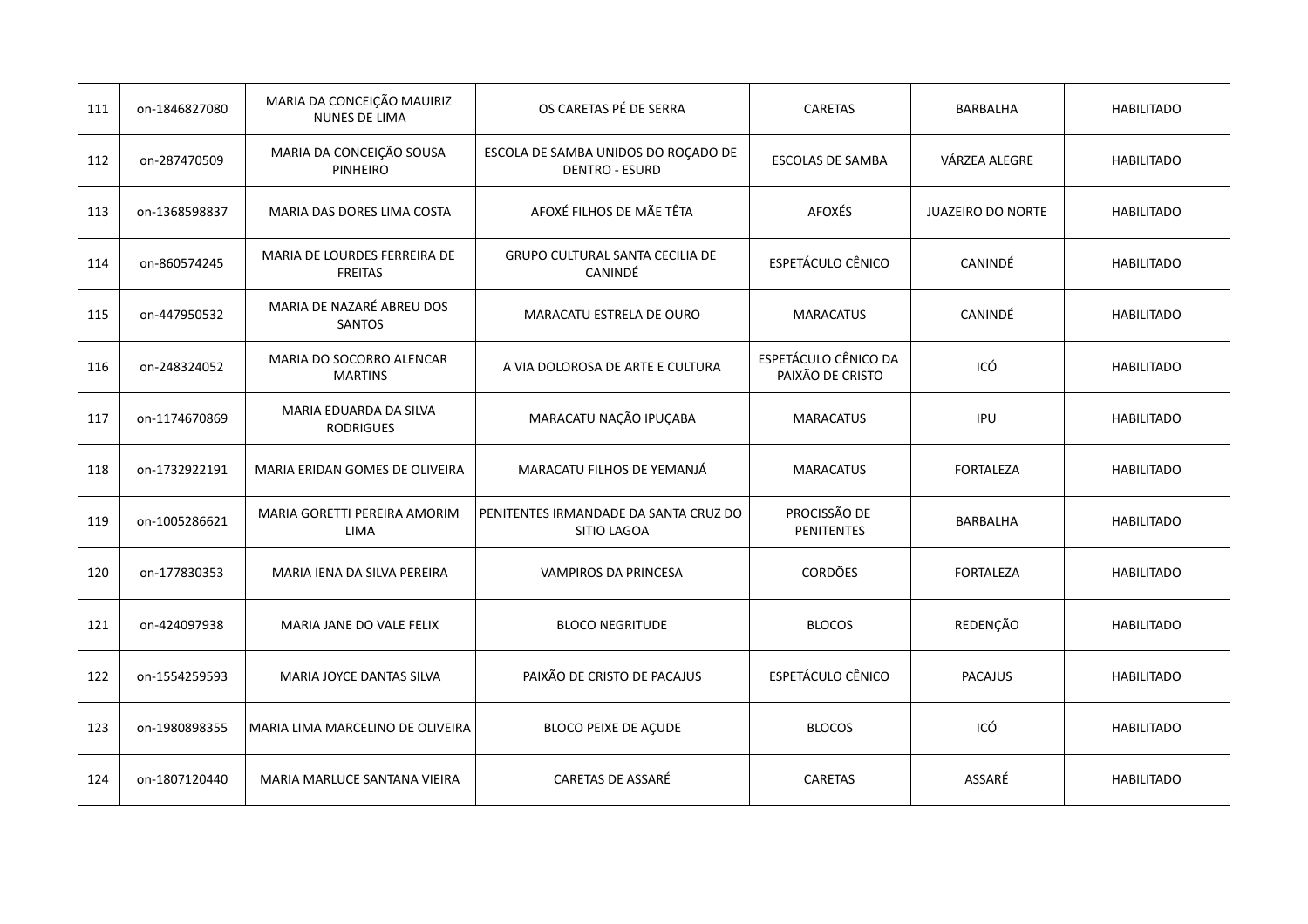| 125 | on-1786338778 | MARIA REGILANE DA SILVA PINHEIRO          | MALHAÇÃO DE JUDAS NO TERREIRO DE MÃE<br><b>TÉTA</b>                                                                                                                                   | MALHAÇÃO OU QUEIMA<br>DE JUDAS | <b>JUAZEIRO DO NORTE</b> | <b>HABILITADO</b> |
|-----|---------------|-------------------------------------------|---------------------------------------------------------------------------------------------------------------------------------------------------------------------------------------|--------------------------------|--------------------------|-------------------|
| 126 | on-1223904128 | <b>MARIA SOCORRO FREITAS BARROSO</b>      | GEART (GRUPO DE ARTICULAÇÃO DAS ARTES<br>DE URUBURETAMA)                                                                                                                              | ESPETÁCULO CÊNICO              | <b>URUBURETAMA</b>       | <b>HABILITADO</b> |
| 127 | on-790236829  | <b>MARISA MEDEIROS MENDES</b>             | "A PAIXÃO VIVA 2022" - CULTURA VIVA NA<br><b>ESCOLA</b>                                                                                                                               | ESPETÁCULO CÊNICO              | <b>CANINDÉ</b>           | <b>HABILITADO</b> |
| 128 | on-1199268466 | <b>MATHEUS FREIRE BARROS</b>              | <b>BAQUETA CLUBE DE RITMISTAS</b>                                                                                                                                                     | <b>BLOCOS</b>                  | <b>FORTALEZA</b>         | <b>HABILITADO</b> |
| 129 | on-242698915  | MATHEUS LIMA BANDEIRA<br><b>RODRIGUES</b> | MARACATU FILHOS DO AFRO RUSSAS                                                                                                                                                        | <b>MARACATUS</b>               | <b>RUSSAS</b>            | <b>HABILITADO</b> |
| 130 | on-1309307513 | <b>MAURICIO RIBEIRO DUARTE</b>            | <b>AS BRUXAS</b>                                                                                                                                                                      | <b>CORDÕES</b>                 | <b>FORTALEZA</b>         | <b>HABILITADO</b> |
| 131 | on-2070873633 | MICHELLE AYRES GANDOLPHI                  | THEATRO PSICODÉLICO                                                                                                                                                                   | MALHAÇÃO OU QUEIMA<br>DE JUDAS | CAUCAIA                  | <b>HABILITADO</b> |
| 132 | on-1736970792 | NATALY CONSTÂNCIA DO<br>NASCIMENTO SILVA  | <b>GRUPO ARTISTICO E CULTURAL NOSSA</b><br>SENHORA DE FATIMA APRESENTA: PAIXÃO DE<br>CRISTO DO GRANDE SIQUEIRA - ARTE DA<br>PERIFERIA                                                 | ESPETÁCULO CÊNICO              | <b>FORTALEZA</b>         | <b>HABILITADO</b> |
| 133 | on-1847484336 | <b>OSIRIS FRANCISCO DOS SANTOS</b>        | AFOXÉ OMOSEREIGBO                                                                                                                                                                     | <b>AFOXÉS</b>                  | <b>CAUCAIA</b>           | <b>HABILITADO</b> |
| 134 | on-820650558  | PASCONITH FLANKLIN NOGUEIRA DE<br>ALMEIDA | GRÊMIO RECREATIVO ESCOLA DE SAMBA<br>SAMBAMOR                                                                                                                                         | <b>ESCOLAS DE SAMBA</b>        | <b>FORTALEZA</b>         | <b>HABILITADO</b> |
| 135 | on-2080246098 | PATRICK WILLIAM SILVA JUCÁ                | FESTA POPULAR DE MALHAÇÃO DO JUDAS<br>EM CANINDÉ, A TERRA DA FÉ - MALHANDO O<br>PRECONCEITO, RESGATANDO E<br>VALORIZANDO A NOSSA CULTURA - CARETAS,<br><b>REISADOS E ENCANTAMENTO</b> | MALHAÇÃO OU QUEIMA<br>DE JUDAS | CANINDÉ                  | <b>HABILITADO</b> |
| 136 | on-1523996518 | PAULO CÉSAR ALMEIDA DA SILVA              | G.R.E.S ESCOLA DE SAMBA SIRI-ARA MIRIM                                                                                                                                                | <b>ESCOLAS DE SAMBA</b>        | <b>JUAZEIRO DO NORTE</b> | <b>HABILITADO</b> |
| 137 | on-1162023581 | PAULO HENRIQUE DA SILVA COSTA             | <b>BLOCO CHEIRO FOLIA DE BATURITÉ</b>                                                                                                                                                 | <b>BLOCOS</b>                  | <b>BATURITÉ</b>          | <b>HABILITADO</b> |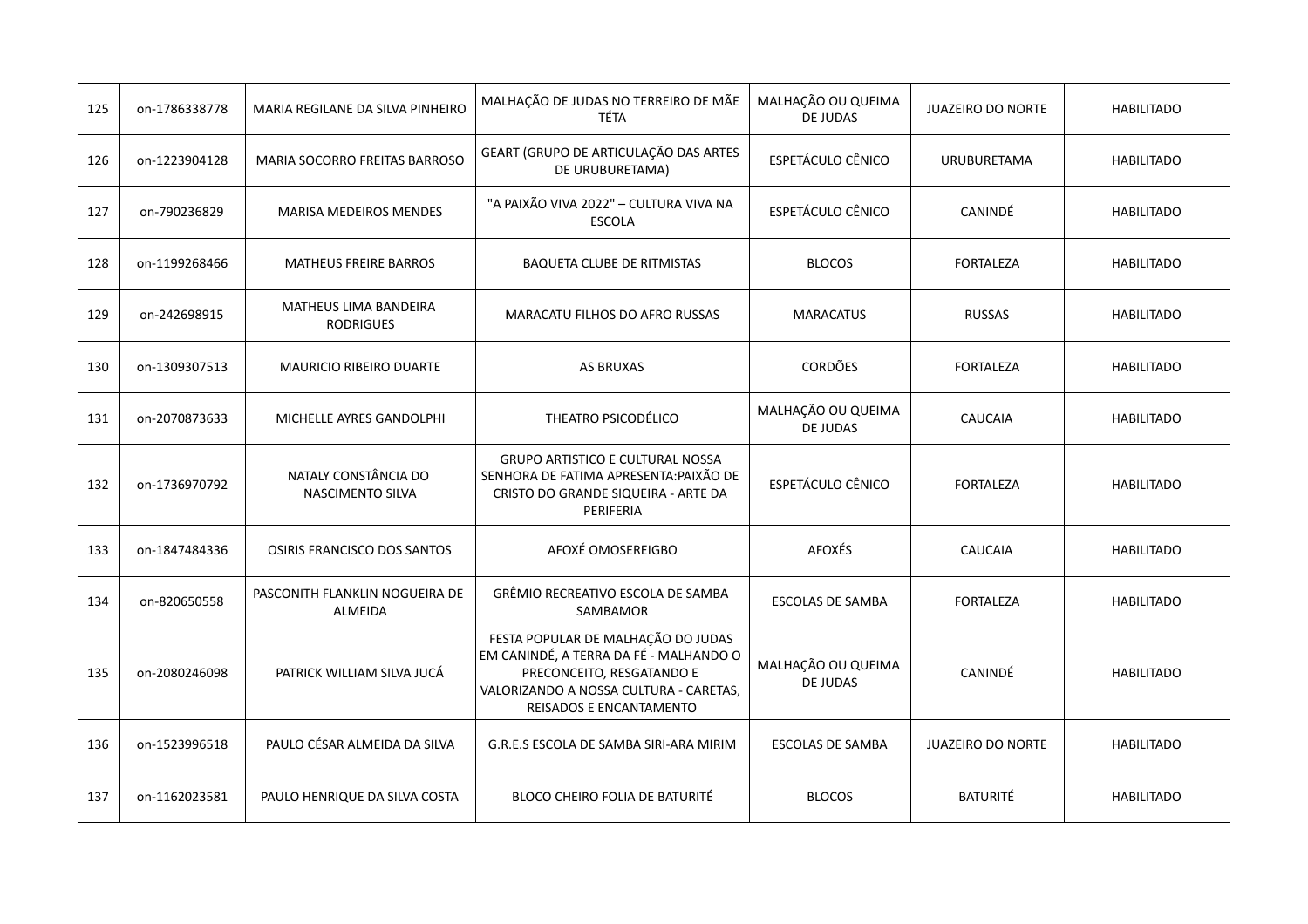| 138 | on-231015211  | PAULO MANDU DA SILVA                      | ASSOCIAÇÃO CULTURAL E CARNAVALESCA<br>AMIGOS DO ZÉ            | <b>BLOCOS</b>                  | <b>FORTALEZA</b>        | <b>HABILITADO</b> |
|-----|---------------|-------------------------------------------|---------------------------------------------------------------|--------------------------------|-------------------------|-------------------|
| 139 | on-510200160  | POLIANA SANTOS BRAGA                      | FESTA DOS CARETAS NO BAIRRO HENRIQUE<br><b>JORGE</b>          | <b>CARETAS</b>                 | <b>FORTALEZA</b>        | <b>HABILITADO</b> |
| 140 | on-2128179398 | PLÍNIO LEITÃO NETO                        | <b>GRUPO PREGANDO PEÇAS</b>                                   | ESPETÁCULO CÊNICO              | <b>FORTALEZA</b>        | <b>HABILITADO</b> |
| 141 | on-1070410234 | RAFAEL CORREIA SANTANA                    | GRÊMIO RECREATIVO ESCOLA DE SAMBA<br>ACADÊMICOS DO CIROLANDIA | <b>ESCOLAS DE SAMBA</b>        | BARBALHA                | <b>HABILITADO</b> |
| 142 | on-1924077405 | RAFAEL LOPES DE OLIVEIRA                  | <b>BOOM BALAIÁ - CIRCO TEATRO</b>                             | ESPETÁCULO CÊNICO              | <b>FORTALEZA</b>        | <b>HABILITADO</b> |
| 143 | on-1822974065 | RAIANE KETLEN MOURA VIEIRA                | <b>COLETIVO SOL NASCENTE</b>                                  | ESPETÁCULO CÊNICO              | <b>FORTALEZA</b>        | <b>HABILITADO</b> |
| 144 | on-713375631  | RAIMUNDA NONATA CORREIA<br><b>BARROS</b>  | MARACATU HUMAITÁ                                              | <b>MARACATUS</b>               | <b>SENADOR POMPEU</b>   | <b>HABILITADO</b> |
| 145 | on-983589620  | RAIMUNDO NONATO DA SILVA<br><b>BARROS</b> | BLOCO A TURMA DO MAMÃO                                        | <b>BLOCOS</b>                  | <b>FORTALEZA</b>        | <b>HABILITADO</b> |
| 146 | on-2058971151 | RAIMUNDO NONATO SOUZA DA<br><b>COSTA</b>  | <b>GRUPO TEATRAL PACATUBA TERRA DA</b><br>PAIXÃO              | ESPETÁCULO CÊNICO              | <b>PACATUBA</b>         | <b>HABILITADO</b> |
| 147 | on-1526682069 | RAIMUNDO SANDRO CIDRÃO                    | SOCIEDADE TEATRAL SANTANENSE                                  | ESPETÁCULO CÊNICO              | SANTANA DO CARIRI       | <b>HABILITADO</b> |
| 148 | on-2094146180 | RAYLANE MAYARA NERES DE SOUSA             | REISADO BOI BRASILEIRINHO                                     | <b>CARETAS</b>                 | MASSAPÊ                 | <b>HABILITADO</b> |
| 149 | on-1792023627 | REGIANE DE JESUS DA LUZ                   | <b>COLETIVO CULTURAL JUVENTUDE</b><br><b>CAMPONESA</b>        | ESPETÁCULO CÊNICO              | <b>MONSENHOR TABOSA</b> | <b>HABILITADO</b> |
| 150 | on-90909239   | <b>RENATO PINTO RODRIGUES</b>             | MALHAÇÃO DO JUDAS DO AÇUDE JOÃO<br><b>LOPES</b>               | MALHAÇÃO OU QUEIMA<br>DE JUDAS | <b>FORTALEZA</b>        | <b>HABILITADO</b> |
| 151 | on-945519084  | REUBER TADEU LOPES CHAVES                 | QUEIMA DE JUDAS DO ZÉ CAZINHA                                 | MALHAÇÃO OU QUEIMA<br>DE JUDAS | LIMOEIRO DO NORTE       | <b>HABILITADO</b> |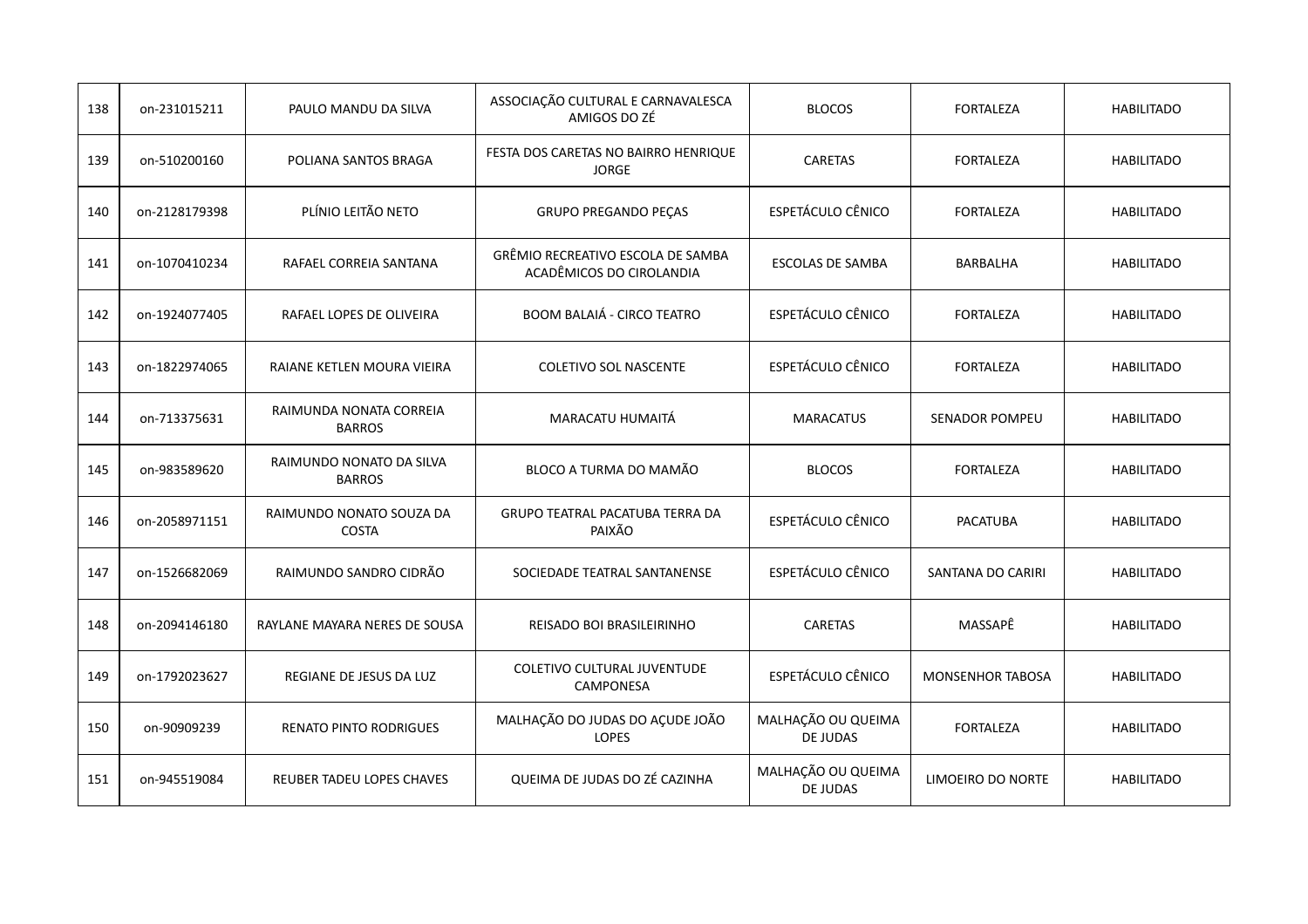| 152 | on-1923906122 | ROBERTO BATISTA PINHEIRO           | UNIDOS DO BAIRRO DO SOCORRO                                            | <b>ESCOLAS DE SAMBA</b>        | <b>JUAZEIRO DO NORTE</b> | <b>HABILITADO</b> |
|-----|---------------|------------------------------------|------------------------------------------------------------------------|--------------------------------|--------------------------|-------------------|
| 153 | on-1145442936 | ROBERTO FERREIRA DA SILVA          | AGREMIAÇÃO CARNAVALESCA PIMPOLHOS<br>DA NAÇÃO                          | <b>ESCOLAS DE SAMBA</b>        | <b>JUAZEIRO DO NORTE</b> | <b>HABILITADO</b> |
| 154 | on-1506355468 | RONDINELLE GOMES MESQUITA          | MALHAÇÃO DO JUDAS DE CARIRÉ                                            | MALHAÇÃO OU QUEIMA<br>DE JUDAS | CARIRÉ                   | <b>HABILITADO</b> |
| 155 | on-1797865261 | ROSA ILANA TAVARES VIEIRA          | BLOCO CARNAVALESCO KURURU DA LAGOA<br>NADANDO NA FOLIA                 | <b>BLOCOS</b>                  | <b>FORTALEZA</b>         | <b>HABILITADO</b> |
| 156 | on-520228281  | RUAN SILVA VIEIRA LIMA             | BLOCO CARNAVALESCO PROVA DE FOGO -<br>FUNDADO EM 21 DE JANEIRO DE 1935 | <b>BLOCOS</b>                  | <b>FORTALEZA</b>         | <b>HABILITADO</b> |
| 157 | on-959864182  | SAMUEL SIQUEIRA GOMES              | PERIFERIA ENCENANDO - A SAGA DO HOMEM<br><b>SANTO</b>                  | ESPETÁCULO CÊNICO              | <b>FORTALEZA</b>         | <b>HABILITADO</b> |
| 158 | on-442776714  | SAMUEL TOMAZ DE JESUS              | MARACATU NAÇÃO SERTÃO                                                  | <b>MARACATUS</b>               | ICÓ                      | <b>HABILITADO</b> |
| 159 | on-1734894358 | SILVERIO DOS ANJOS FILHO           | ALEGRIA ALEGRIA, VAMOS JUDEAR E<br>FESTEJAR COM O JUDAS NA PRAINHA.    | MALHAÇÃO OU QUEIMA<br>DE JUDAS | <b>AQUIRAZ</b>           | <b>HABILITADO</b> |
| 160 | on-295521025  | TEONILDO DE ASSIS PEREIRA LIMA     | ASSOCIAÇÃO CULTURAL AFRO-BRASILEIRA<br><b>MARACATU REI ZUMBI</b>       | <b>MARACATUS</b>               | <b>FORTALEZA</b>         | <b>HABILITADO</b> |
| 161 | on-1061751803 | <b>TEREZINHA MATOS SÁ</b>          | A INIGUALÁVEL PAIXÃO DE CRISTO -<br><b>SENADOR POMPEU</b>              | ESPETÁCULO CÊNICO              | <b>SENADOR POMPEU</b>    | <b>HABILITADO</b> |
| 162 | on-837948521  | <b>UERLLEY ALLAND COSTA SOARES</b> | PROJETO ARTES SHALOM                                                   | ESPETÁCULO CÊNICO              | <b>FORTALEZA</b>         | <b>HABILITADO</b> |
| 163 | on-1411711438 | <b>VALDEMIR FERNANDES LIMA</b>     | CIA BL PRODUÇÕES                                                       | ESPETÁCULO CÊNICO              | <b>IGUATU</b>            | <b>HABILITADO</b> |
| 164 | on-961036207  | VERA LÚCIA DE SOUSA LIMA           | PAIXÃO DE CRISTO ACCF                                                  | ESPETÁCULO CÊNICO              | <b>FORTALEZA</b>         | <b>HABILITADO</b> |
| 165 | on-281553463  | <b>VICTOR HUGO MOREIRA SOARES</b>  | PAIXÃO DE CRISTO - CIA. EXPERIMENTOS<br><b>TEATRAIS</b>                | ESPETÁCULO CÊNICO              | <b>JUAZEIRO DO NORTE</b> | <b>HABILITADO</b> |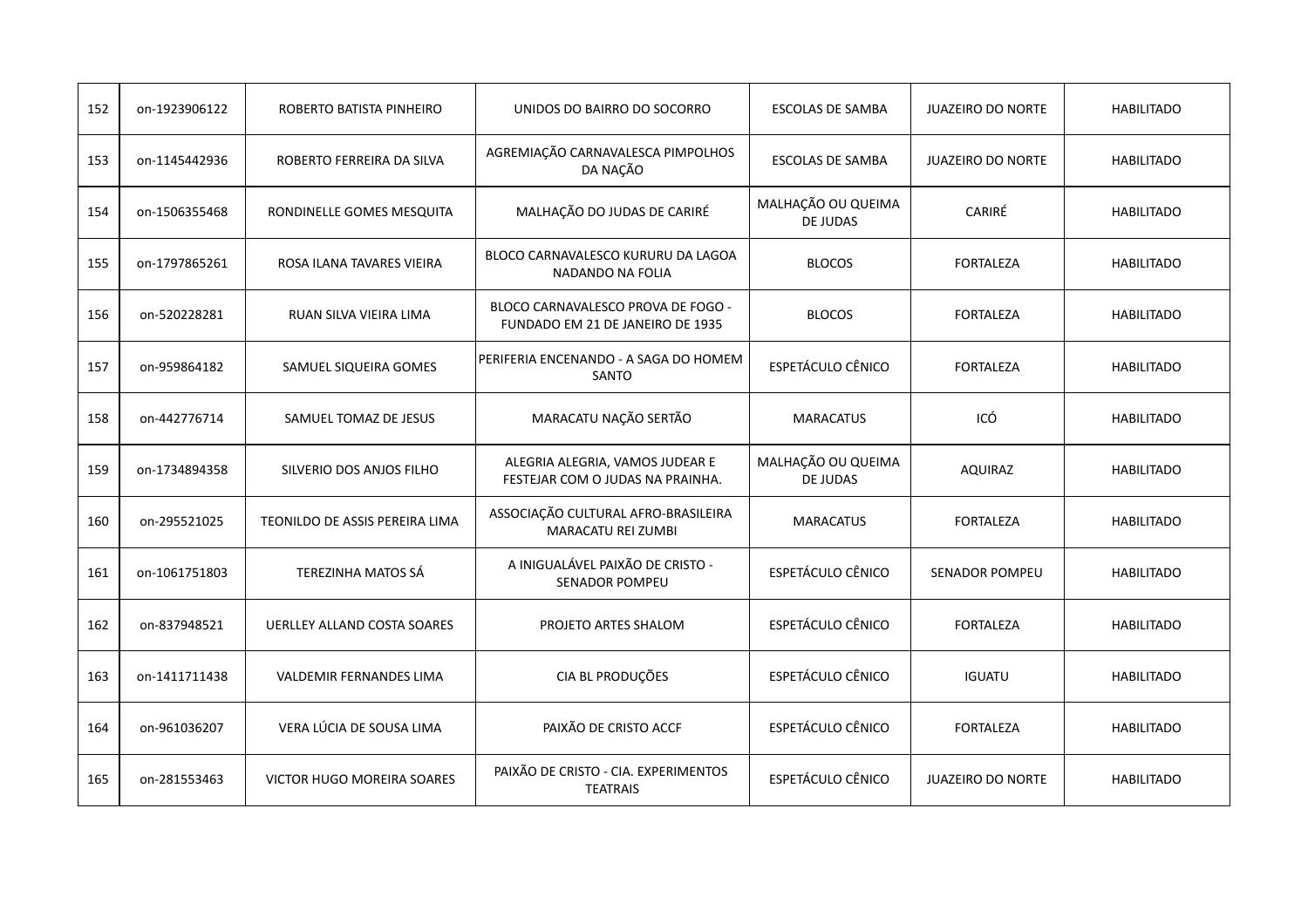| 166            | on-213741005  | <b>WESCLEY COSTA DO SACRAMENTO</b>               | PAIXÃO DE CRISTO DO BAIRRO ELLERY                                                                                                             | ESPETÁCULO CÊNICO        | <b>FORTALEZA</b> | <b>HABILITADO</b>                                                              |
|----------------|---------------|--------------------------------------------------|-----------------------------------------------------------------------------------------------------------------------------------------------|--------------------------|------------------|--------------------------------------------------------------------------------|
|                |               |                                                  |                                                                                                                                               |                          |                  |                                                                                |
|                |               |                                                  | <b>LISTA DE INABILITADOS</b>                                                                                                                  |                          |                  |                                                                                |
| N <sup>2</sup> | Inscrição     | Proponente                                       | Projeto                                                                                                                                       | Manifestação             | Município        | Motivo da Inabilitação                                                         |
| 1              | on-454427548  | ANA BEATRIZ DE LEMOS SILVA                       | BLOCO DO PONTINHO DE CULTURA ESPAÇO<br><b>DE BRINCAR</b>                                                                                      | <b>BLOCOS</b>            | <b>FORTALEZA</b> | Descumprimento do Item<br>10.8, inciso IV                                      |
| $\overline{2}$ | on-496523632  | ANDERSON FEITOSA DA SILVA                        | ESCOLA DE SAMBA CORTE NO SAMBA                                                                                                                | <b>ESCOLAS DE SAMBA</b>  | <b>FORTALEZA</b> | Descumprimento do Item<br>10.8, inciso VIII                                    |
| 3              | on-389817373  | ANTÔNIA VALDIZA RIBEIRO DE LIMA<br><b>BORGES</b> | ASSOCIAÇÃO DE ARTE E CULTURA XIQUE<br>XIQUE DO SERTÃO                                                                                         | ESPETÁCULO CÊNICO        | QUIXERAMOBIM     | Descumprimento do Item<br>10.8 inciso IV Parágrafoo<br>Terceiro, e inciso VIII |
| $\overline{4}$ | on-1302820714 | ANTONIO ALEXANDRE FERNANDES<br>PAIXÃO            | CORDÃO CARNAVALESCO DO MAGO VÉI                                                                                                               | <b>CORDÕES</b>           | PACAJÚS          | Descumprimento do Item<br>10.8, inciso IV Parágrafoo<br>Terceiro               |
| 5              | on-2144864070 | <b>AUGUSTO NUNES MEDEIRO</b>                     | ESCOLA DE SAMBA ÁGUIA GUARAMIRANGA<br>(AGREMIAÇÃO CARNAVALESCA ÁGUIA<br>GUARAMIRANGA) "O RETORNO DA ÁGUIA-O<br>VOO DA ÁGUIA GUARAMIRANGA PELO | <b>ESCOLAS DE SAMBA</b>  | <b>CANINDÉ</b>   | Descumprimento do Item<br>10.8, inciso II                                      |
| 6              | on-1209620995 | <b>BENICIO MEIRELES GOMES</b>                    | CIRCO DOS CARETAS DO SÍTIO SÃO GONZALO                                                                                                        | <b>CARETAS</b>           | PIQUET CARNEIRO  | Descumprimento do<br>Item10.8, inciso IV<br>Parágrafoo Terceiro e<br>inciso IX |
| $\overline{7}$ | on-332352143  | <b>CARLOS HENRIQUE MENDES BARBOSA</b>            | COMPANHIA FORQUILHENSE DE TEATRO<br><b>VIVART</b>                                                                                             | <b>ESPETÁCULO CÊNICO</b> | <b>FORQUILHA</b> | Descumprimento do Item<br>10.8, inciso IX                                      |
| 8              | on-950023552  | CELSO BRUNNO ROCHA CUSTÓDIO                      | <b>GRUPO TEATRAL ALMIR DUTRA</b>                                                                                                              | ESPETÁCULO CÊNICO        | MARACANAÚ        | Descumprimento do Item<br>10.8, inciso IV e VI                                 |
| 9              | on-1663372296 | <b>EDILENE FERREIRA LINS</b>                     | <b>GRUPO DE TEATRO MENSAGEIROS DE CRISTO</b>                                                                                                  | ESPETÁCULO CÊNICO        | <b>FORTALEZA</b> | Descumprimento do Item<br>10.8, inciso IX                                      |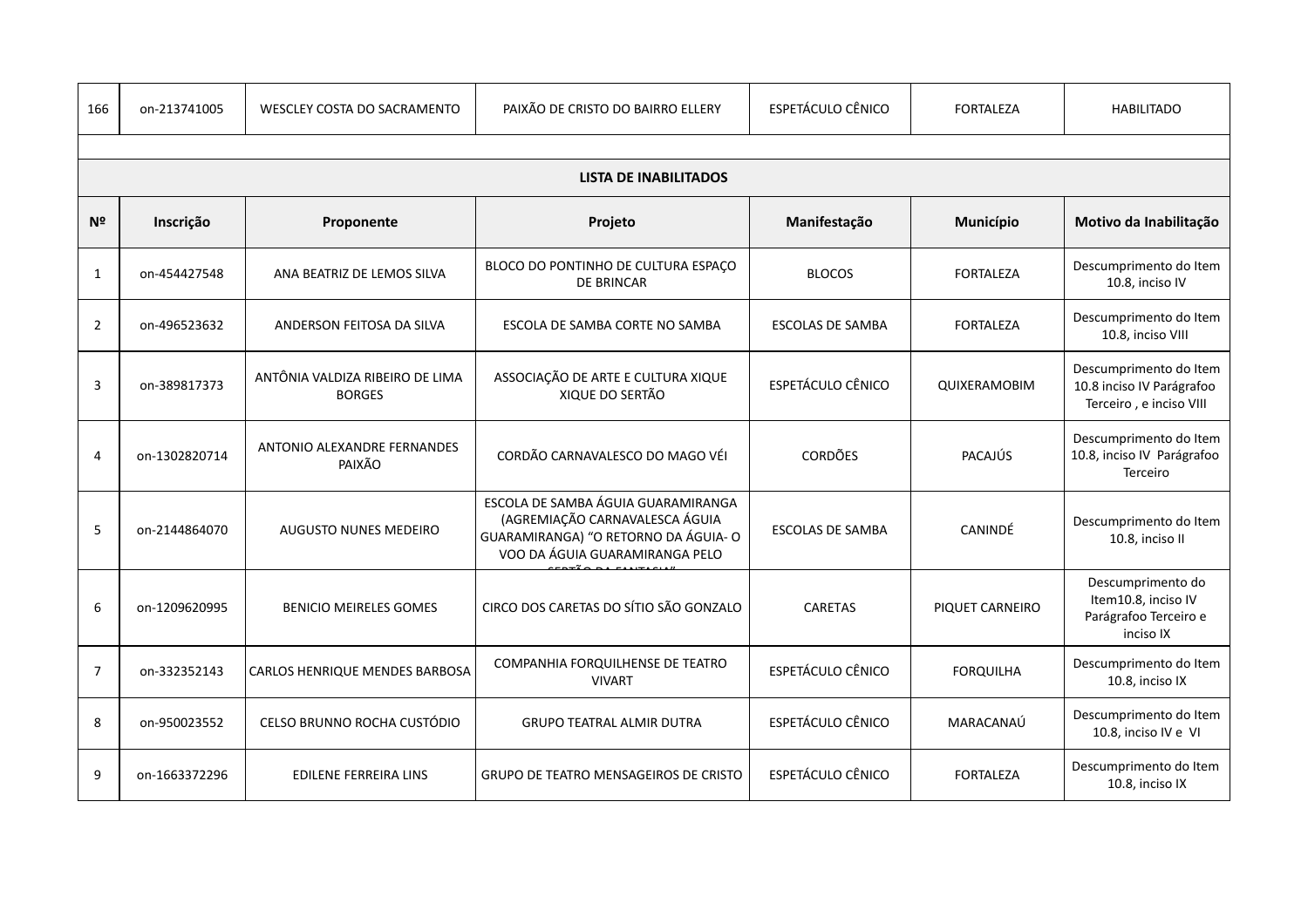| 10 | on-2049727484 | <b>FÁBIO LIMA NOBRE</b>                              | <b>JOVENS PROFETAS</b>                                                  | ESPETÁCULO CÊNICO        | <b>FORTALEZA</b>        | Descumprimento do item<br>10.8, Parágrafo terceiro                                                    |
|----|---------------|------------------------------------------------------|-------------------------------------------------------------------------|--------------------------|-------------------------|-------------------------------------------------------------------------------------------------------|
| 11 | on-407908105  | FRANCISCA ALANA DE JESUS DA LUZ                      | <b>GRUPO DE TEATRO ASAS (ARTES E SONHOS</b><br>DO ASSENTAMENTO SANTANA) | <b>ESPETÁCULO CÊNICO</b> | <b>MONSENHOR TABOSA</b> | Descumprimento do item<br>10.8, inciso II                                                             |
| 12 | on-262283685  | <b>FRANCISCO ALBERTO RODRIGUES DA</b><br>SILVA       | ESCOLA DE SAMBA ENTRE RIOS                                              | <b>ESCOLAS DE SAMBA</b>  | <b>BATURITÉ</b>         | Descumprimento do item<br>10.8, inciso IV e IX                                                        |
| 13 | on-1450405855 | <b>FRANCISCO CLEILSON RODRIGUES</b><br><b>ACACIO</b> | <b>BLOCO TESOURO FOLIA</b>                                              | <b>BLOCOS</b>            | <b>FORTALEZA</b>        | Descumprimento do item<br>10.8, inciso IX                                                             |
| 14 | on-93469309   | FRANCISCO DYONLENO DA SILVA<br><b>HOLANDA</b>        | ASSOCIAÇÃO DE ARTE E CULTURA XIQUE<br>XIQUE DO SERTÃO                   | ESPETÁCULO CÊNICO        | <b>SENADOR POMPEU</b>   | Descumprimento do item<br>10.8, inciso IV Parágrafo<br>Terceiro e inciso IX                           |
| 15 | on-2075148522 | FRANCISCO HENRIQUE LIMA OLIVEIRA                     | ATMO ASSOCIAÇÃO TEATRAL MOSENHOR<br>OLIVEIRA - PAIXÃO DE CRISTO         | <b>ESPETÁCULO CÊNICO</b> | QUIXERÉ                 | Descumprimento do item<br>10.8, inciso IX                                                             |
| 16 | on-1001786325 | FRANCISCO JURACI MORENO                              | CORDÃO CARNAVALESCO NA PEGADA DO<br><b>FREVO</b>                        | <b>CORDÕES</b>           | <b>FORTALEZA</b>        | Descumprimento do item<br>10.8, inciso IX                                                             |
| 17 | on-437085491  | FRANCISCO NILSON CARVALHO DOS<br><b>SANTOS</b>       | <b>TV UMLAW</b>                                                         | <b>BLOCOS</b>            | <b>FORTALEZA</b>        | Descumprimento do item<br>10.8, inciso VII e Paragrafo<br>Terceiro                                    |
| 18 | on-247560706  | <b>IG ENTRETENIMENTO</b>                             | FRANCISCO CELSO BARBOSA AGUIAR                                          | <b>ESCOLAS DE SAMBA</b>  | <b>CRATEÚS</b>          | Descuprimento do item<br>8.1.1, item 10.4, item 10.8,<br>inciso III Paragrafo<br>Terceiro e inciso IX |
| 19 | on-354623736  | IZABEL CRISTINA DE VASCONCELOS<br><b>PINTO</b>       | CIA. EPIDEMIA DE BONECOS                                                | ESPETÁCULO CÊNICO        | <b>FORTALEZA</b>        | Descumpriu o item 10.9                                                                                |
| 20 | on-646916109  | JESSIKA BEZERRA OLIVEIRA LEITE                       | ZABUMBAR                                                                | <b>BLOCOS</b>            | <b>CRATO</b>            | Descumprimento do Item<br>10.8 inciso VI                                                              |
| 21 | on-1999259360 | JOÃO LOURENÇO DE FREITAS FILHO                       | <b>GRUPO DE ARTE E CULTURA PARRESIA</b>                                 | ESPETÁCULO CÊNICO        | <b>FORTALEZA</b>        | Descumprimento do item<br>10.8 inciso VII                                                             |
| 22 | on-1403092377 | <b>JOSÉ ALISIO PEREIRA</b>                           | CARETAS DO DÉ                                                           | <b>CARETAS</b>           | PIQUET CARNEIRO         | Descumprimento dos itens<br>10.7. inciso I item 10.8<br>Paragrafo Terceiro e inciso<br>IX             |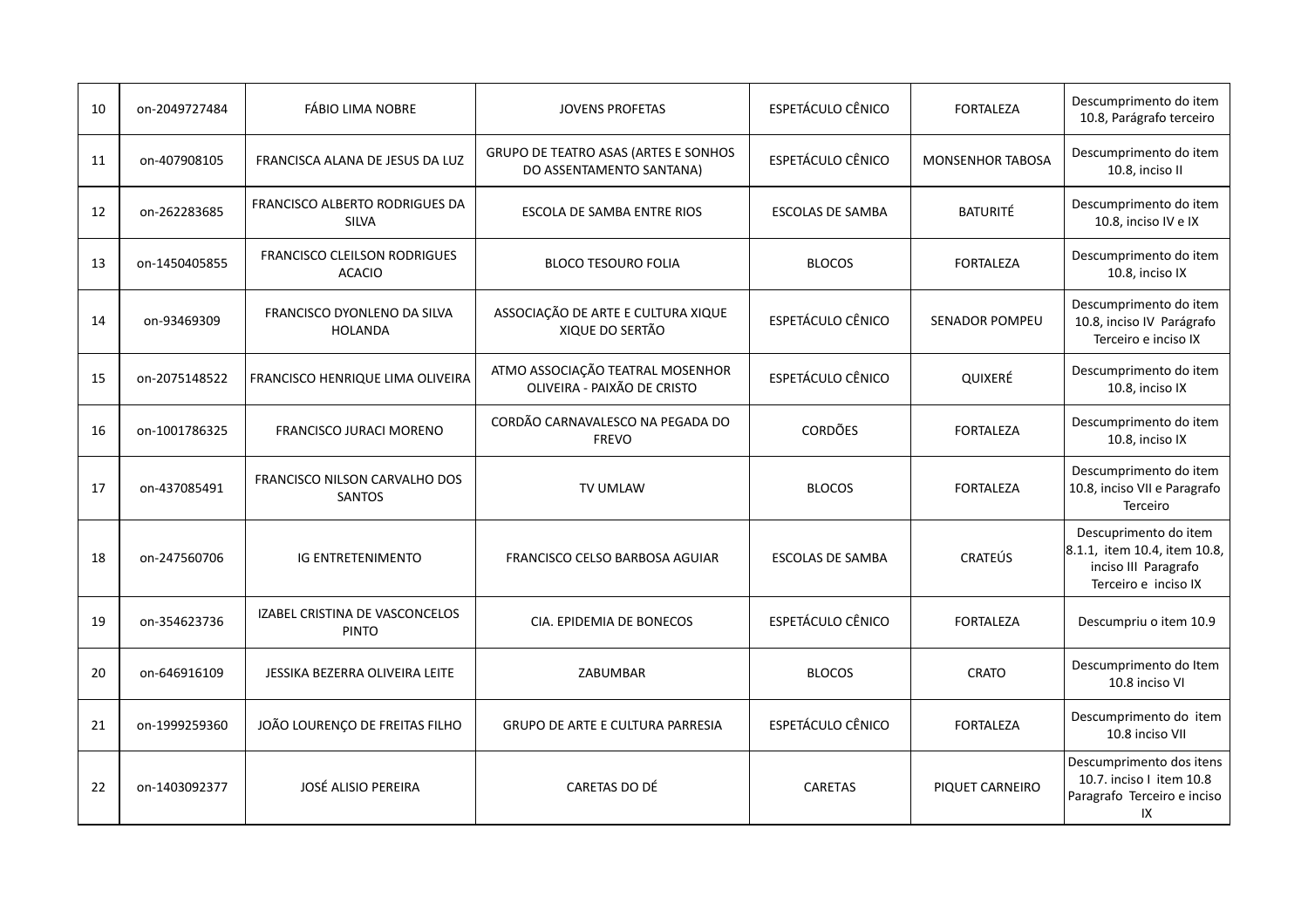| 23 | on-1013979990 | <b>JOSE LUCIANO BENTO</b>                     | <b>GRUPO DE TEATRO ACAUÃ</b>                                                       | ESPETÁCULO CÊNICO       | <b>ITAITINGA</b>   | Descumprimento do Item<br>10.8 Paragrafo Terceiro                                                |
|----|---------------|-----------------------------------------------|------------------------------------------------------------------------------------|-------------------------|--------------------|--------------------------------------------------------------------------------------------------|
| 24 | on-1191397194 | KARLA GESCIA TAVEIRA QUEIROZ                  | ESCOLA DE SAMBA ENTRE RIOS                                                         | ESCOLAS DE SAMBA        | <b>BATURITÉ</b>    | Descumprimento do item<br>10.8 inciso IX                                                         |
| 25 | on-1845316632 | LUCIANO ALVES LOPES                           | MARMOTAS PRODUÇÕES ARTISTICA                                                       | ESPETÁCULO CÊNICO       | <b>FORTALEZA</b>   | Descumprimento do 10.8<br>inciso III, VII e IX                                                   |
| 26 | on-1141577306 | LUÍS MIGUEL ALVES                             | ASSOCIAÇÃO GERANDO ARTE E CULTURA EM<br><b>BREJO SANTO</b>                         | ESPETÁCULO CÊNICO       | <b>BREJO SANTO</b> | Descumprimento dos itens<br>10.7, inciso I, Item 10.8,<br>inciso I, IV, IX e Paragrafo<br>Quarto |
| 27 | on-1389954182 | MAGALY DANDARA JUCÁ LOPES                     | GRUPO TEATRAL DA PAIXÃO DE ITATIRA                                                 | ESPETÁCULO CÊNICO       | <b>ITATIRA</b>     | Descumprimento do item<br>10.8 Paragrafo Terceiro                                                |
| 28 | on-944113385  | MARCELO DE SOUSA FERREIRA                     | <b>BLOCO SEGURA A NEGA</b>                                                         | <b>BLOCOS</b>           | PACUJÁ             | Descumprimento do 10.8<br>inciso VI                                                              |
| 29 | on-1205557091 | MARIA HELANE SILVA ANDRÉ                      | COLETIVO DE ARTE E CULTURA THE ANGELIS                                             | ESPETÁCULO CÊNICO       | <b>CANINDÉ</b>     | Descumprimento do Item<br>10.8 inciso IV e Parágrafo<br>Terceiro                                 |
| 30 | on-1010195078 | NELSON RUBENS ALBUQUERQUE DE<br>ARAÚJO        | PAVILHÃO DA MAGNÓLIA                                                               | ESPETÁCULO CÊNICO       | <b>FORTALEZA</b>   | Descumprimento do Item<br>10.8 inciso IV Parágrafo<br>Terceiro                                   |
| 31 | on-691949102  | SALOMÃO DA SILVA VELOSO                       | G.R.E.S. UNIDOS DO MORRO                                                           | <b>ESCOLAS DE SAMBA</b> | BARBALHA           | Descumprimento do Item<br>10.8 inciso VIII e IX                                                  |
| 32 | on-101346286  | THIAGO SILVA SANTOS                           | CIA. DE ARTES CÊNICAS FIAPO DE TRAPO                                               | ESPETÁCULO CÊNICO       | <b>CASCAVEL</b>    | Descumprimento do Item<br>10.8, inciso IV Paragrafo<br>Terceiro                                  |
| 33 | on-1936740733 | WILTON MEDEIROS DE ALMEIDA                    | <b>GRUPO CORPOART DO BAIRRO</b><br>JACARECANGA - PAIXÃO DE CRISTO * VIA<br>SACRA * | ESPETÁCULO CÊNICO       | <b>FORTALEZA</b>   | Descumpriu o Item 10.8,<br>inciso IV Parágrafo<br>Terceiro                                       |
| 34 | on-1399266928 | ALISSON GUSTAVO DA SILVA OLIVEIRA             | CARETAS, CULTURA E TRADIÇÃO                                                        | <b>CARETAS</b>          | ICÓ                | Descumpriu o item 11.11                                                                          |
| 35 | on-681645258  | ANTONIO JÚNIOR DE OLIVEIRA DA<br><b>COSTA</b> | COLETIVO DE ARTES A MAIOR PAIXÃO DO<br><b>MUNDO: CRISTO</b>                        | ESPETÁCULO CÊNICO       | <b>UBAJARA</b>     | Descumpriu o item 11.11                                                                          |